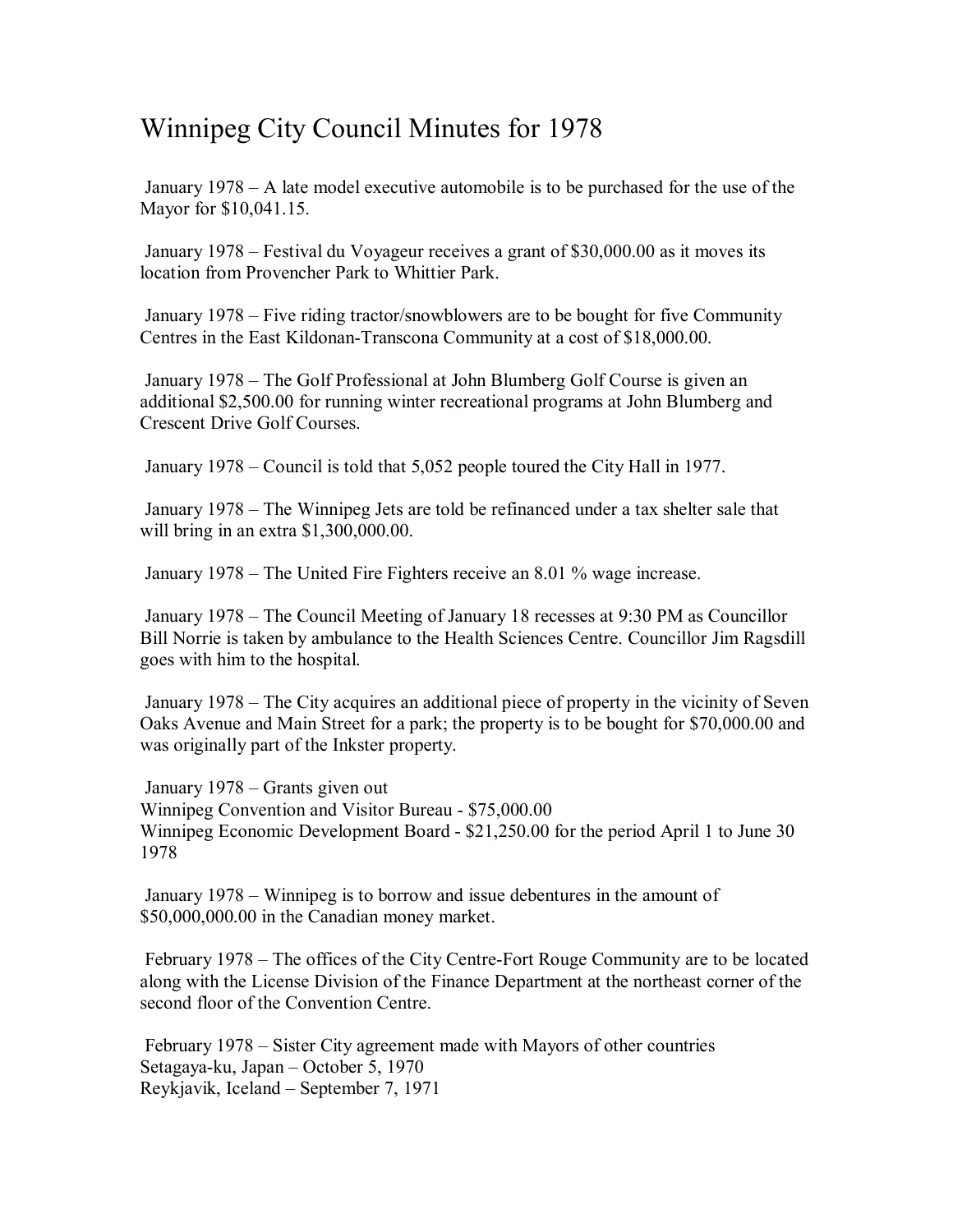Minneapolis U. S. A. – January 31, 1973 Lviv, Ukraine – November 26, 1973

Informal agreements also exist with Kuopio Finland Beersheba, Israel Taichung, Taiwan

 February 1978 – Council tells a company interesting in making a monorail for Winnipeg that the City of Winnipeg is not interested in a monorail system at this time.

 February 1978 – Winnipeg is to buy its own computer equipment instead of renting it. It is to spend \$382,223.00 buying the equipment; renting the same equipment for 1978 alone would cost \$211,103.00.

 February 1978 – Annual contract fee for Poundkeeping Services for the Tuxedo-Charleswood area 1978-1979 - \$30,159.00 1979-1980 - \$31,232.00 1980-1981 - \$32,337.00

 February 1978 – The City is to pay \$65,000.00 to buy a piece of land with a frontage of 116 feet and 375 feet deep at the north side of McIvor between Cranlea Path and Chornick Drive to enlarge North Kildonan Centennial Park.

 February 1978 – Council buys the site of the former St. Boniface Landfill site at 70 Fournier Street for \$88,000.00. There is a gas hazard from methane gas leaking into the building. The cost to remedy the problem will cost \$150,000.00.

February 1978 – The Manitoba Chamber Orchestra is to receive a grant of \$1,500.00.

 February 1978 – All public libraries in Winnipeg are to be fully amalgamated into one system as of January 1 1979.

 February 1978 – The City is to buy the B. A. C. M. property at 1500 Plessis Road for a new Works and Operation Yard for District 4 at a cost \$3,250,000.00.

 February 1978 – Indemnities for Councillors now \$11,128.00 per year made up of a basic indemnity of \$9,555.00 and a cost of living allowance of \$1,573.00. All standing committee chairman except for the Chairman of the Executive Policy Committee, receive an additional \$4,000.00 per year making their indemnity \$15,128.00 per year. The Chairman of Executive Policy Committee is to make \$28,128.00 per year.

 February 1978 – Police Sector Salaries Sergeant of Detectives - \$23,194.00 per year Uniform Sergeants - \$22,276.00 per year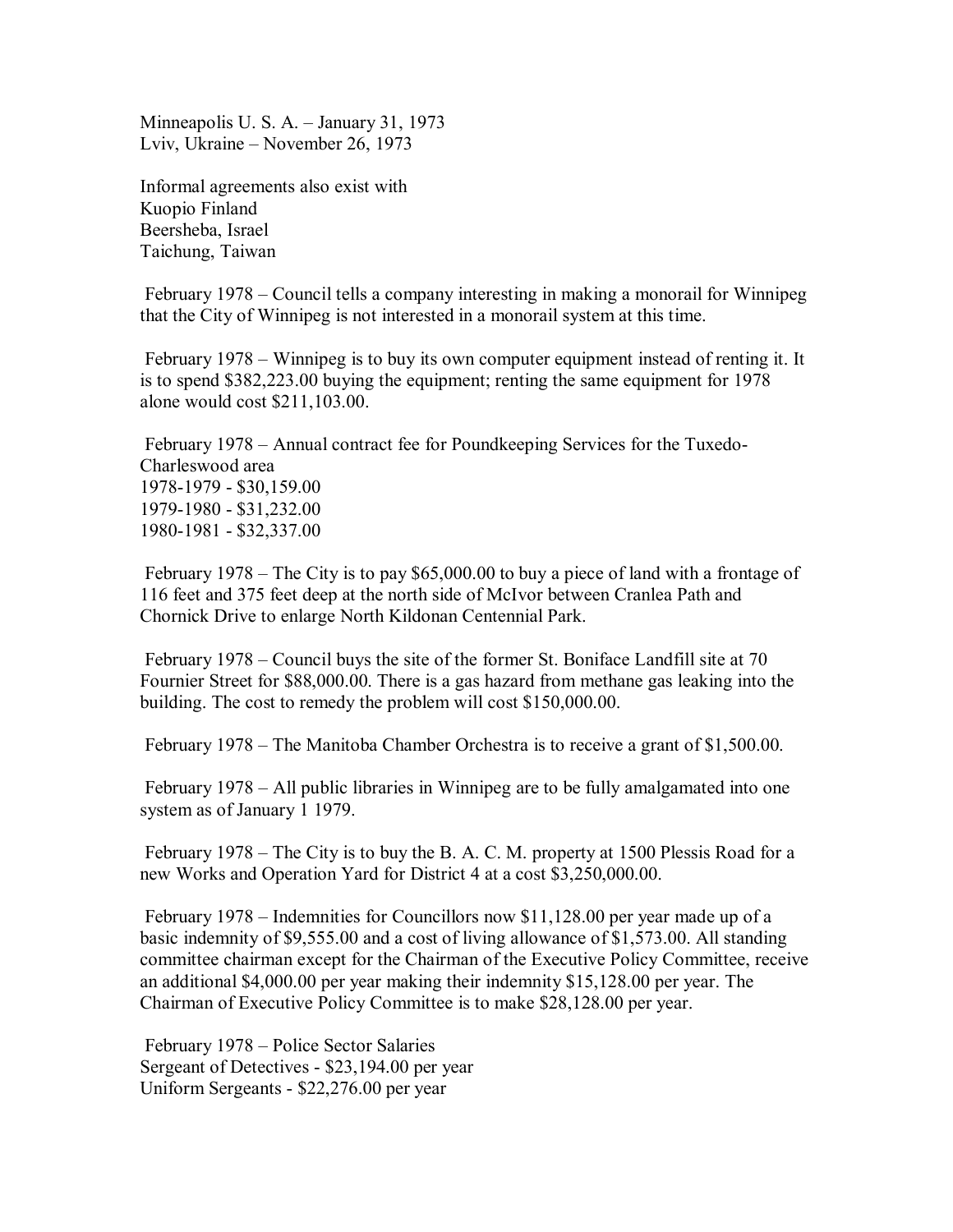Detective Sergeants - \$21,358.00 per year Patrol Sergeants - \$20,439.00 per year Detectives - \$20,439.00 per year Constable First Class - \$18,408.00 per year Constable First Class after 12 years service - \$18,770.00 per year Constable Second Class - \$17,031.00 per year Constable Third Class - \$15,695.00 per year Constable Fourth Class - \$14,318.00 per year Civic Centres Constables - \$15,695.00 to \$17,031.00 per year Storekeeper - \$20,439.00 per year Operator Dispatcher - \$14,916.00 to \$17,490.00 per year Detective Station Duty Officer - \$14,916.00 to \$17,490.00 per year Chauffeur - \$14,290.00 to \$15,667.00 per year Police Cadets - \$7,667.00 to \$10,213.00 per year

 March 1978 – The total Capital Estimates for 1978 are \$71,456,716.00, which will require \$46,300,725.00 to be borrowed.

March 1978 – The Tuxedo Golf Course is to be bought at a cost of \$2,000,000.00.

March 1978 – Council approves a Transit System Logo, which is to be trademarked.

 March 1978 – Grants given out for 1978 Men's Music Club - \$12,000.00 Contemporary Dancers - \$10,411.00 Manitoba Opera Association - \$10,411.00 Manitoba Theatre Centre - \$78,222.00 Rainbow Stage - \$78,222.00 Royal Winnipeg Ballet - \$78,222.00 Winnipeg Symphony Orchestra - \$78,222.00 Winnipeg Art Gallery - \$224,720.00

 March 1978 – The user rate for ambulance service is increased to \$40.00 per trip from \$30.00 per trip. The estimated revenue for the Winnipeg Ambulance Service is \$1,542,409.00 for 1978 with total expenses of \$2,367,450.00 in 1978. A Winnipeg Ambulance Commission is to be created to run the service.

March 1978 – A indoor portable running track is to be purchased for \$140,000.00.

March 1978 – Council creates a new policy that all employees are required to pay their own professional fees that are required to practice their profession. Prior to this the City has been paying the professional fees of some of their employees.

 March 1978 – La Verendrye Park is to be extended by the purchase of property at the northeast corner of Dollard and Tache at a cost of \$111,600.00.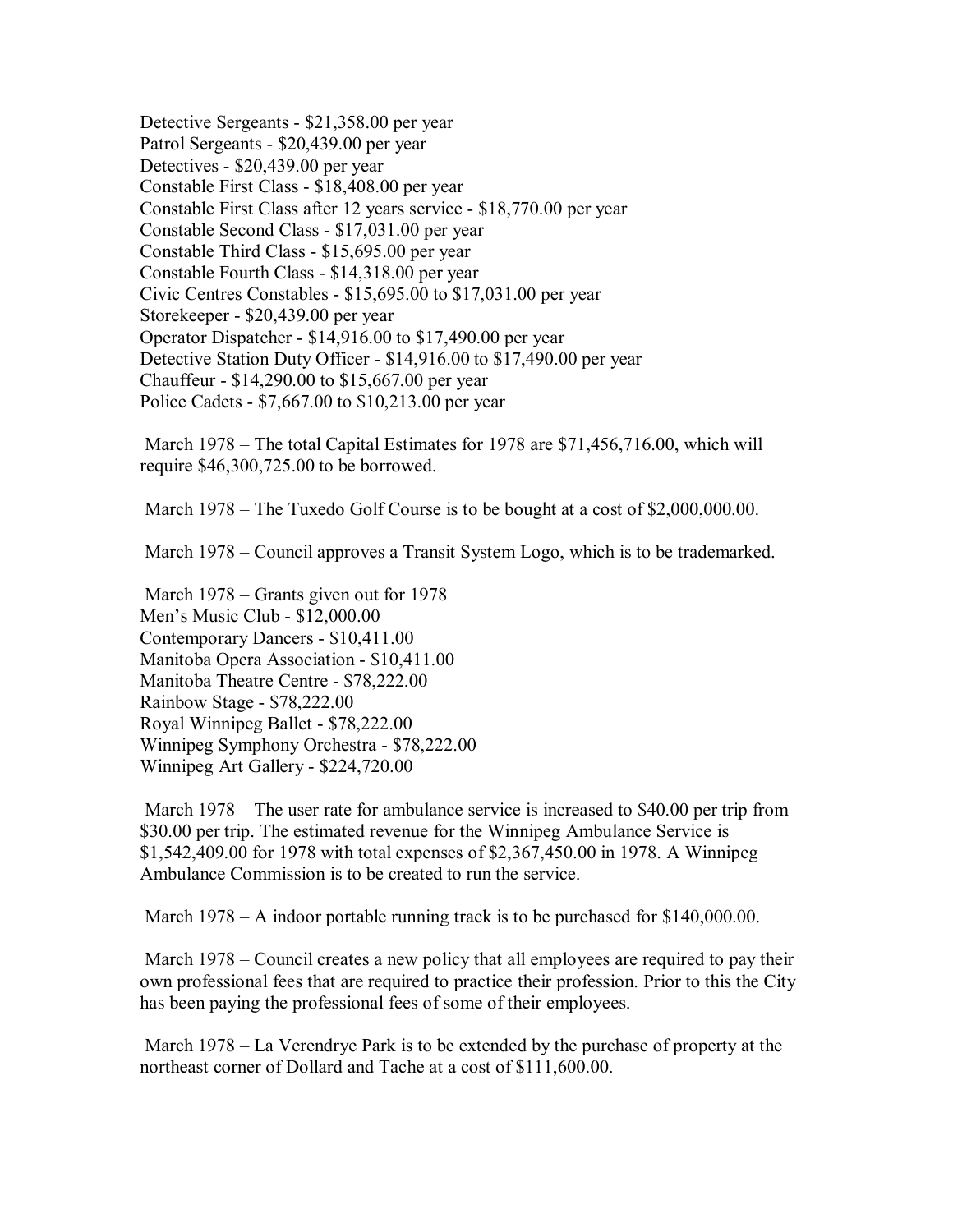March 1978 – Commercial space in the Portage and Main Pedestrian Concourse will be available for occupancy in August 1978.

 March 1978 – Car Allowance rates First 5,792.4 Kilometers per year – 16.8 cents per kilometer Next 5,792.4 Kilometers per year – 12.4 cents per kilometer All additional kilometers – 11.2 cents per kilometer Parking at all locations  $-50\%$  of cost

 March 1978 – Hourly rates to rent bicycles in Assiniboine and Kildonan Parks Standard - \$1.75 per hour Three Speed - \$2.25 per hour Novelty - \$2.75 per hour Three Speed with Baby Carrier - \$2.75 per hour Ten Speed - \$3.00 per hour Tandems - \$3.75 per hour 3 Wheeler - \$5.50 per hour 4 Wheeler - \$10.75 per hour

 March 1978 – A system of Snow Emergency Routes is to be developed as a result of the November 1977 storm where more than 600 vehicles were snowbound on major streets hampering snow clearing and shutting down major access routes. More than 5,000 signs are to be ordered to indicate the snow emergency routes.

March 1978 – The Province freezes all City grants for the next two years.

March 1978 – Water rates are frozen but the sewer rate is raised to 41.5 cents per 100 cubic feet quarterly from 40.3 cents.

March 1978 – The rate for parking meters are increased from 20 cents per hour to 25 cents per half hour and 50 cents per hour. The parking rate for 15-minute parking areas such as around the Post Office is to be 25 cents.

 April 1978 – Transit fares are to be increased for the first time since 1969 on July 1 1978. Adults - 35 cents from 25 cents cash Children, Seniors and Students – 15 cents from 10 cents Monthly pass - \$12.50 from \$10.00 Birds Hill Park Adults - \$1.00 from 75 cents Children, Students, Seniors – 50 cents no change Identification Cards - \$1.50 from \$1.00 D. A. S.  $H - 10$  cents from no charge

 April 1978 – The Dial – a Bus Service is to be discontinued in the Fort Richmond area as of June 25 1978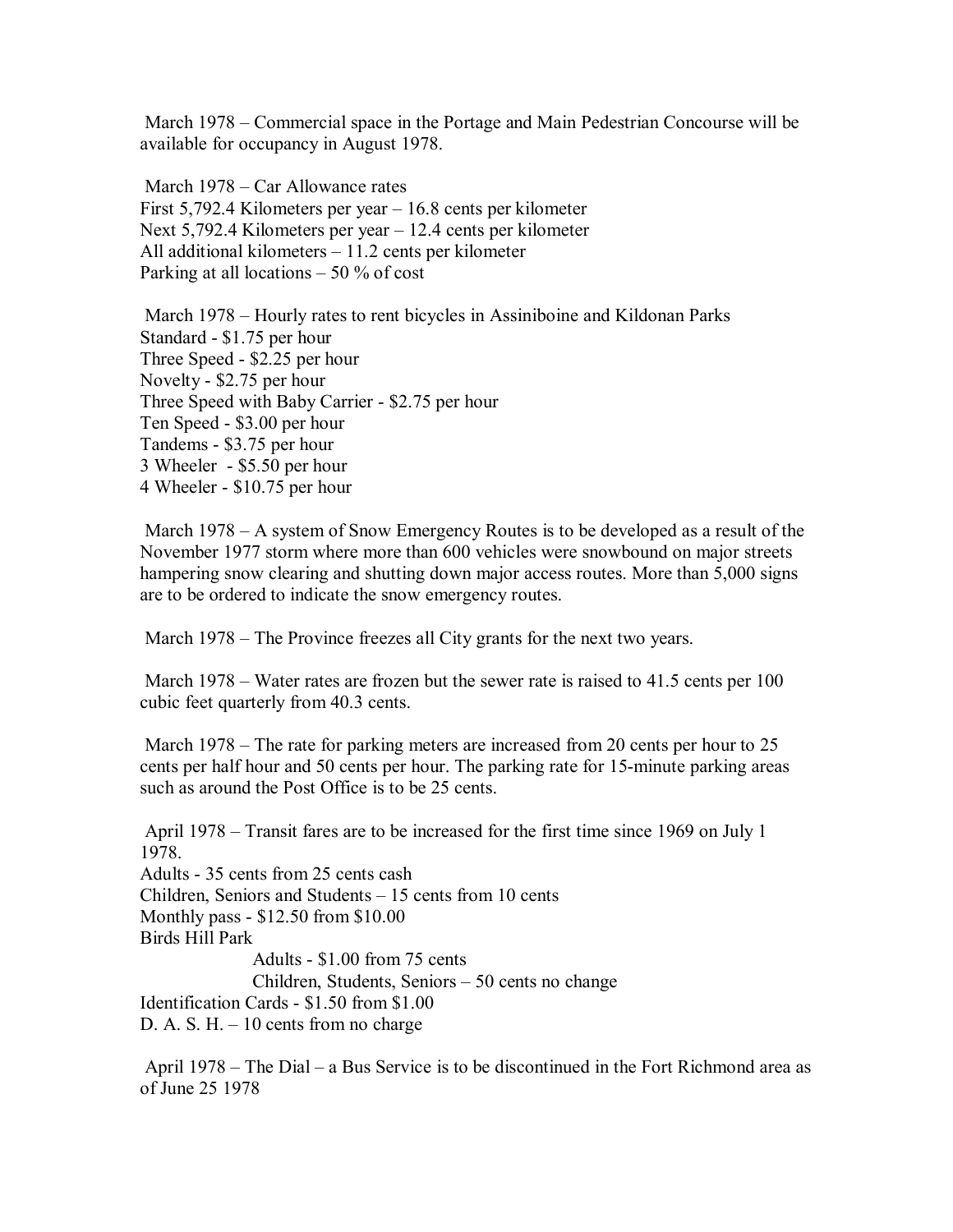April 1978 – The Annual Current Estimates for 1978 - \$224,011,916.00 The Realty Tax is to bring in \$109,118,146.00. Estimates of some Departments

City of Winnipeg Hydro Revenue - \$49,427,800.00 Expenditures - \$38,856,870.00

Steam Heating System Revenue - \$1,876,600.00 Expenditures - \$2,199,100.00

Transit System Revenue - \$23,986,952.00 Expenditures - \$34,454,161.00

Waterworks System Revenue - \$19,715,000.00 Expenditures - \$19,671,676.00

Sewage Disposal System Revenue - \$12,340,000.00 Expenditures - \$12,285,337.00

General Operations Branch System Revenue - \$18,580,721.00 Expenditures - \$18,226,744.00

 April 1978 – The City is to delete 134 positions Board of Commissioners – 1 Budget Bureau – 1 City Clerk – 1 Environmental Planning  $-2$ Finance  $-6$ Personnel – 1 Winnipeg Hydro – 36 Works and Operations – 85

 April 1978 – The average family of two on welfare receive \$343.00 per month in total benefits; the average family of three \$407.00 per month and the average family of four \$497.00 per month.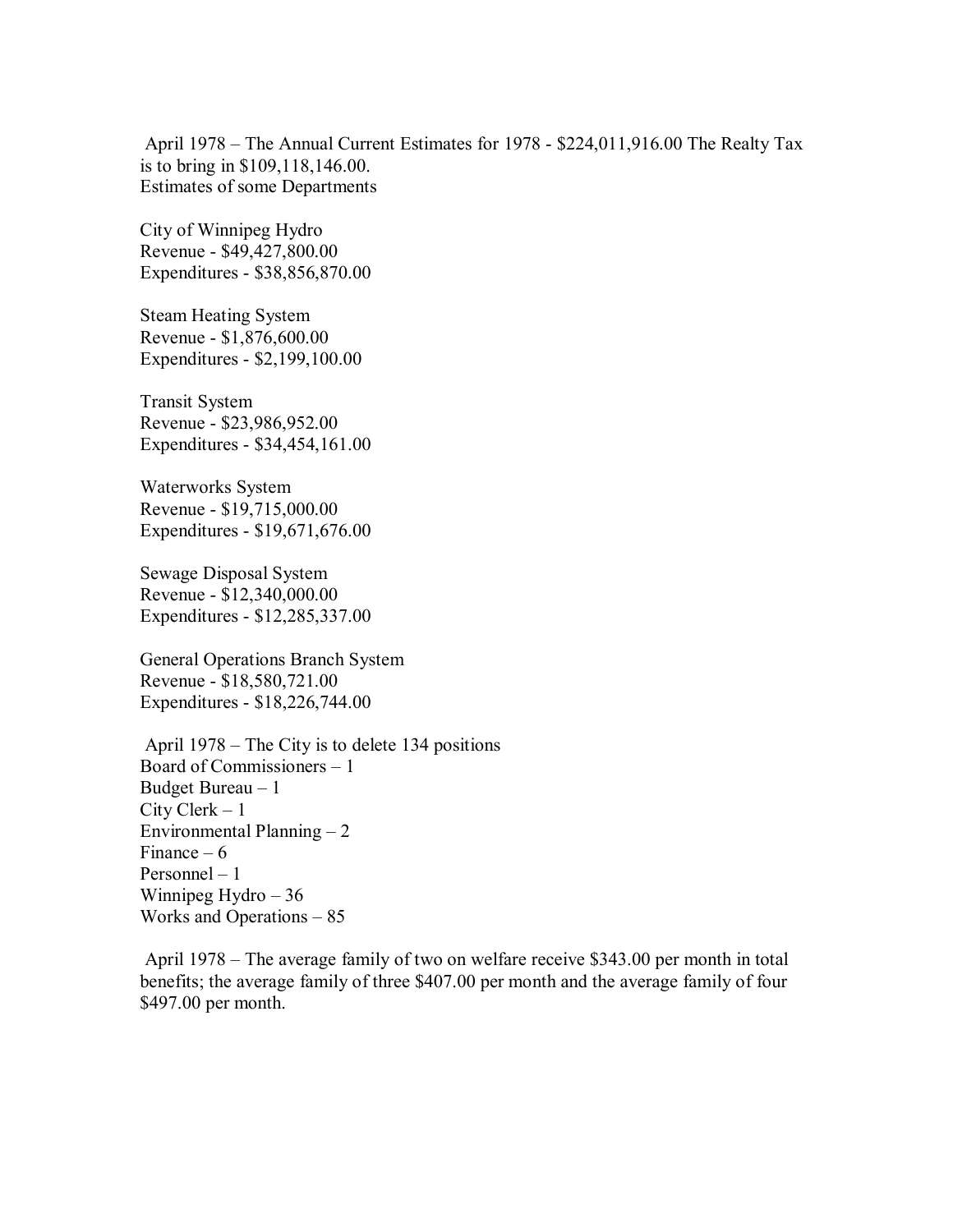April 1978 – The lease of the St. Boniface Golf Club is to be extended for another 20 years beyond its original termination date of December 31 2000 to December 31, 2020, to allow it to borrow money for expansion of its clubhouse. The original lease for the City owned lands goes back to October 1 1951. The Club paid \$1.00 per year up to 1960. Starting in 1961 to the present the Club has been paying \$1,000.00 per year; this rate is to continue to December 31, 2020.

 April 1978 – Council reverses its decision and decides not to buy the Tuxedo Golf Course.

 April 1978 – Lakewood Boulevard is being extended to join Route 165 (Bishop Grandin).

 April 1978 – The Winnipeg and St. Boniface Harbour Commission which was created in 1912 which later included the former Cities of East Kildonan and West Kildonan is to be abolished and the powers transferred to a new body. The Federal Government is to transfer its assets to the new body.

 April 1978 – Council determines that the central location for the St. Boniface-St Vital Community will be at the former St. Vital City Hall at 604 St. Mary's Road.

 April 1978 – The Assiniboine-Fort Garry Community Offices are to be located at the second floor of 5006 Roblin Boulevard.

 April 1978 – Council asks that the Provincial Minister responsible for the Liquor Control Commission to enforce the Liquor Control Act in the Main Street area, i. e. the serving of those already intoxicated.

April 1978 – The Salvation Army is to receive a grant of \$34,000.00 in 1978.

 May 1978 – The Refuse Collection Cycle is to be changed to a Five-Day Cycle from a once a week basis in order to save money on overtime.

 May 1978 – The Ukrainian Cultural and Educational Centre is to receive a grant of \$6,000.00 to cover costs associated with its expansion plans.

 May 1978 – The City accepts a donation of a log cabin located at 2112 Henderson Highway and its move to 1940 Henderson Highway on the condition that the Province pay the full cost of its move and restoration. The owner claims the log cabin is 152 years old.

 May 1978 – Council agrees to the hiring of welfare recipients as adult school crossing guards for those who are deemed to have an limited ability to obtain any kind of job.

 May 1978 – A pedestrian corridor is to be built over Graham connecting the Eaton's Store and the former Eaton's warehouse.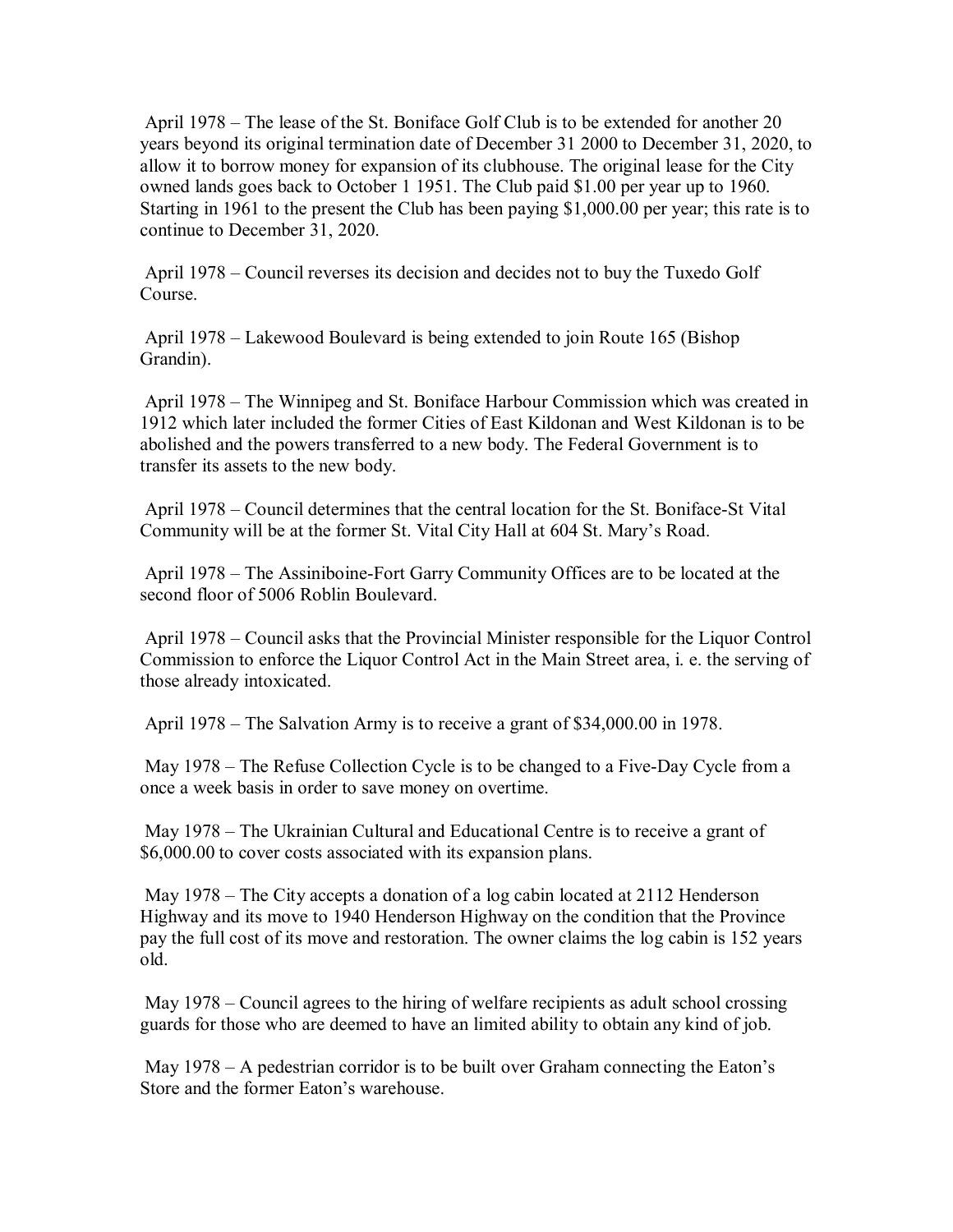May 1978 – Councillor Provost asks Mayor Steen to commence negotiations with the International Olympic Committee indicating the City of Winnipeg's interest in bidding for the 1984 or 1988 or 1992 Summer Olympics Games.

 May 1978 – As of January 1 1978, the operation of the St. Vital and Transcona Cemeteries were transferred from the jurisdiction of the District Engineers from District 4 and 5 to the Cemeteries Branch and joined with Brookside Cemetery.

 Brookside Cemetery was established in October 1878 and contains 188.22 acres of land and contains 75,859 interments to the end of 1977

 St. Vital Cemetery opened in September 1937 and was created by the former Municipality of St. Vital

 Transcona Cemetery was created by the former Town of Transcona and opened in July 1914.

 Both the St. Vital and Transcona Cemeteries have no perpetual care maintenance funds but these are to be established as of January 1, 1979. Council is to set aside the standard amount of 25 % of the plot sale to these funds.

Private Cemeteries charge the following

| Cemetery    | Single Plots | Opening and Closing |
|-------------|--------------|---------------------|
| Glen Lawn   | \$220.00     | \$100.00            |
| Glen Eden   | \$230.00     | \$100.00            |
| Chapel Lawn | \$220.00     | $$100.00$ (summer)  |
|             |              | \$120.00 (winter)   |
| Elmwood     | \$225.00     | \$100.00            |
| St. Mary's  | \$290.00     | \$90.00             |

Charges at City Owned Cemeteries for adults, single plots \$205.00, opening and closing charges, \$95.00 and upright markers \$330.00.

 May 1978 – The opening of the Carnegie Branch Library on William Avenue is to open on June 8 1978.

 June 1978 – The Records and Archives are to be established in the Carnegie Library at 380 William as a one-year trial basis.

 June 1978 – Senior Police Officers Salary Schedule Administrative Assistant - \$723.00 to \$876.00 bi-weekly Supervisor Bureau of Police Records - \$773.00 to \$937.00 bi-weekly Inspector - \$1,099.00 to \$1,151.00 bi-weekly Staff Inspector - \$1,200.00 to \$1,252.00 bi-weekly Superintendent - \$1,301.00 to \$1,352.00 bi-weekly

 June 1978 – Fee Schedule for City's Weigh Scale operations at McPhillips and Logan Vehicles with two axles from \$1.75 to \$2.50 Vehicles with three or more axles from \$2.50 to \$3.25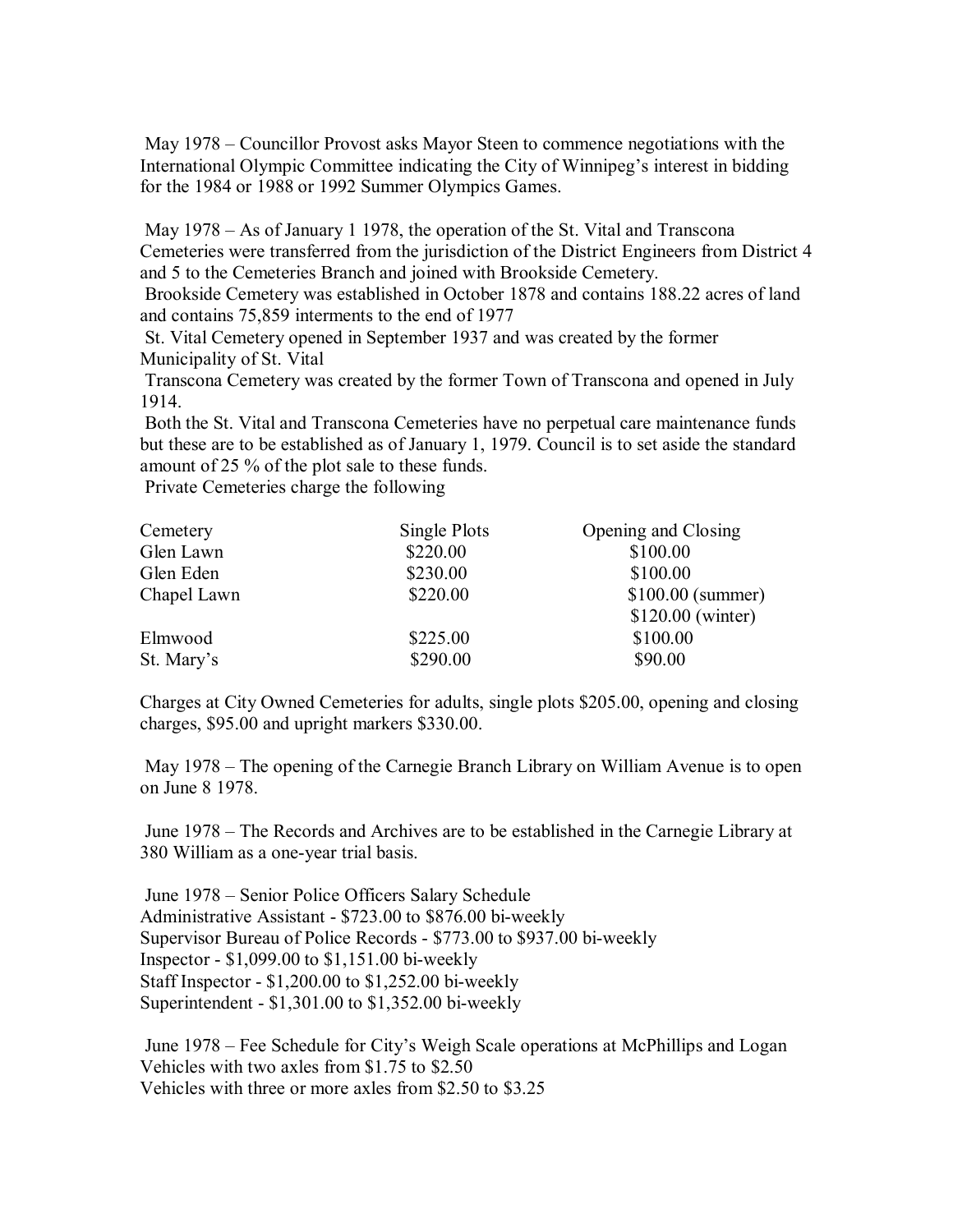Individual axle weightings from \$1.50 to \$2.00 Extra copies of weigh certificates charge remains at 25 cents

 June 1978 – A Park and Ride and Special Stadium Bus service is to begin for Blue Bombers games, the cost is to be 50 cents one way or 25 cents one way for monthly bus holders.

 June 1978 – There are now 2,740 casual off street parking spots and 429 on street parking spots in the area bound by Main St., St. Mary's Avenue, Memorial Boulevard/Colony and Ellice. The hours of operation of the parking meters are from 9 AM to 6 PM. Monday to Saturday.

 July 1978 – Wage Scale for Civic Nurses Licensed Practical Nurses - \$419.00 to \$474.00 bi-weekly Registered Nurse I - \$504.00 bi-weekly Registered Nurse II - \$523.00 to \$602.00 bi-weekly Registered Nurse III - \$543.00 to \$641.00 bi-weekly Registered Nurse IV - \$562.00 to \$685.00 bi-weekly Registered Nurse IV (a) - \$585.00 to \$713.00 bi-weekly Registered Nurse V - \$607.00 to \$743.00 bi-weekly

 July 1978 – Police Sector Salary Schedule Sergeant of Detectives - \$942.26 bi-weekly Uniform Sergeants - \$904.97 bi-weekly Detective Sergeants - \$867.64 bi-weekly Patrol Sergeants - \$830.31 bi-weekly Detectives - \$830.31 bi-weekly Constables First Class - \$747.80 Constable Second Class - \$673.18 to \$691.88 bi-weekly Constable Third Class - \$598.02 to \$637.61 bi-weekly Constable Fourth Class \$523.40 to \$581.66 bi-weekly Civic Centre Constable - \$637.61 to \$691.88 bi-weekly Storekeeper - \$830.31 bi-weekly Operator-Dispatcher - \$605.96 to \$710.51 bi-weekly Detective Station Duty Officer - \$605.96 to \$710.51 bi-weekly Chauffeur - \$522.25 to \$636.46 bi-weekly Police Cadets - \$311.47 to \$414.91 bi-weekly

 July 1978 – Police Staff Sector Signal Operator - \$554.00 to \$650.00 bi-weekly Chief Mechanic - \$828.00 bi-weekly Mechanic - \$767.00 bi-weekly Assistant Mechanic - \$735.00 bi-weekly Caretaker - \$639.00 bi-weekly Assistant Caretaker - \$480.00 to \$544.00 bi-weekly Senior Clerk - \$605.00 to \$646.00 bi-weekly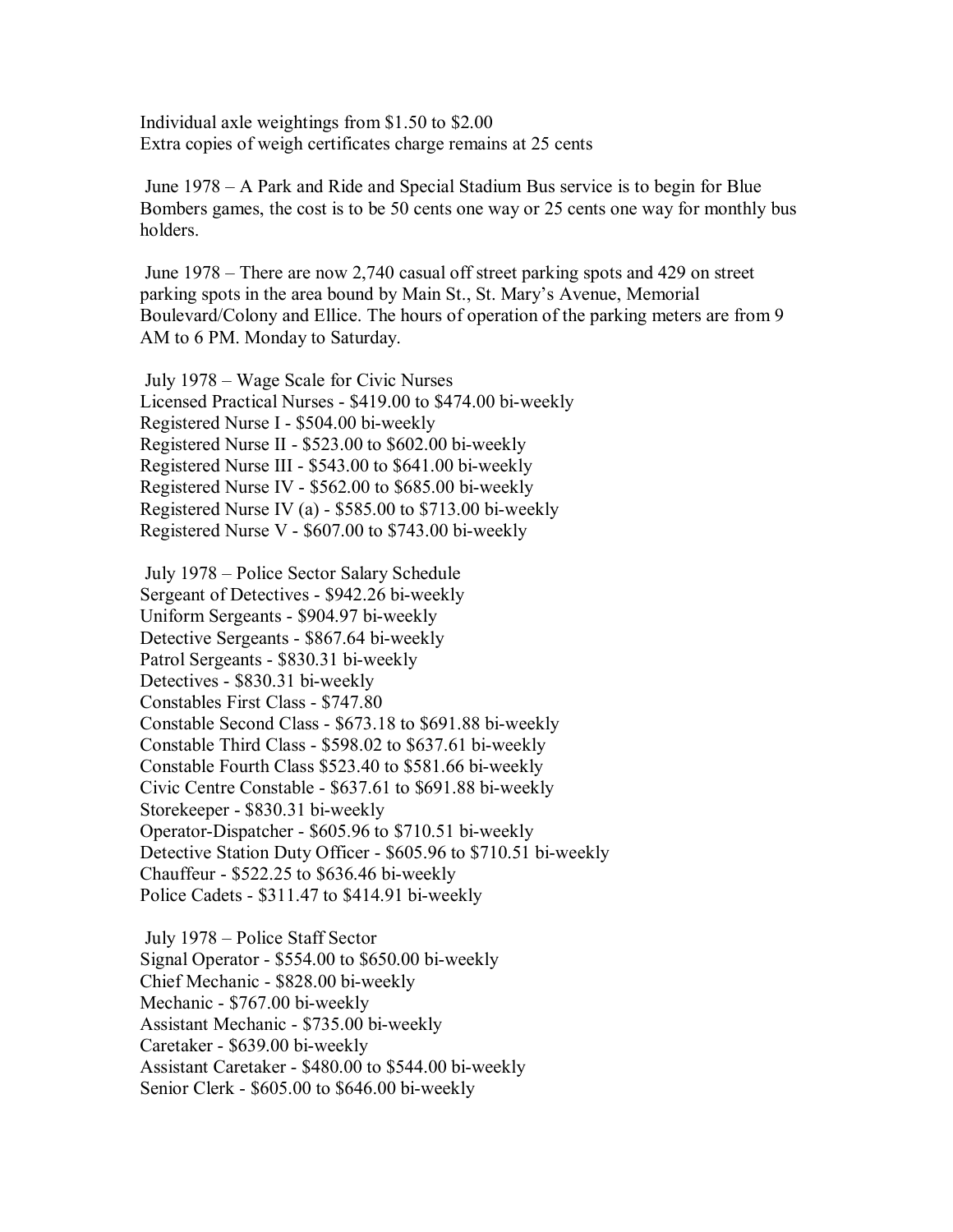Clerk C - \$545.00 to \$590.00 bi-weekly Clerk B - \$441.00 to \$526.00 bi-weekly Clerk A - \$284.00 to \$423.00 bi-weekly Office Cleaner - \$386.00 bi-weekly Apprentice Mechanic - \$445.00 to \$663.00 bi-weekly Terminal Operator - \$441.00 to \$526.00 bi-weekly Storeman - \$555.00 bi-weekly Technician Identification Assistant - \$436.00 to \$527.00 bi-weekly Technician Identification Grade 1 - \$487.00 to \$591.00 bi-weekly Technician Identification Grade 2 - \$527.00 to \$645.00 bi-weekly Technician Identification Grade 3 - \$571.00 to \$696.00 bi-weekly

 July 1978 – Council is told that 17 % of the City's Current Expenditures go towards debt repayment.

 July 1978 – Staff salary of Staff at William Avenue Library Librarian I - \$16,094.00 per year Library Assistant II - \$13,260.00 per year Clerk A - \$7,748.00 per year Pages – 30 hours per week - \$5,680.00 per year

 July 1978 – A portion of Erin Street has now been closed for two weeks now after a watermain break caused one quarter of a block of the street to cave in to a depth of 5 feet

 July 1978 – A report of Council supports a designated system of a weather protected pedestrian system for Downtown Winnipeg.

 July 1978 – The initial priority for the proposed Historical Buildings Committee is to be within Albert Street.

 July 1978 – The official name of the St. Vital-Fort Garry Corridor Bridge over the Red River is ' The Fort Garry Bridge'. The official name of Route 165 east and west of the bridge is to be 'Bishop Grandin Boulevard'. The now demolished Grandin School located in the vicinity of the approach was named in honour of Bishop Grandin whose  $150<sup>th</sup>$ anniversary will occur on February 8,1979.

 July 1978 – An overhead pedestrian walkway is to be built between Rupertsland Square via the Winnipeg Clinic to the Bay Parkade.

 July 1978 – The Canadian Association for the Mentally Retarded is to receive a grant of \$69,500.00.

July 1978 – The Block Parents of Winnipeg are to receive a grant of \$7,500.00.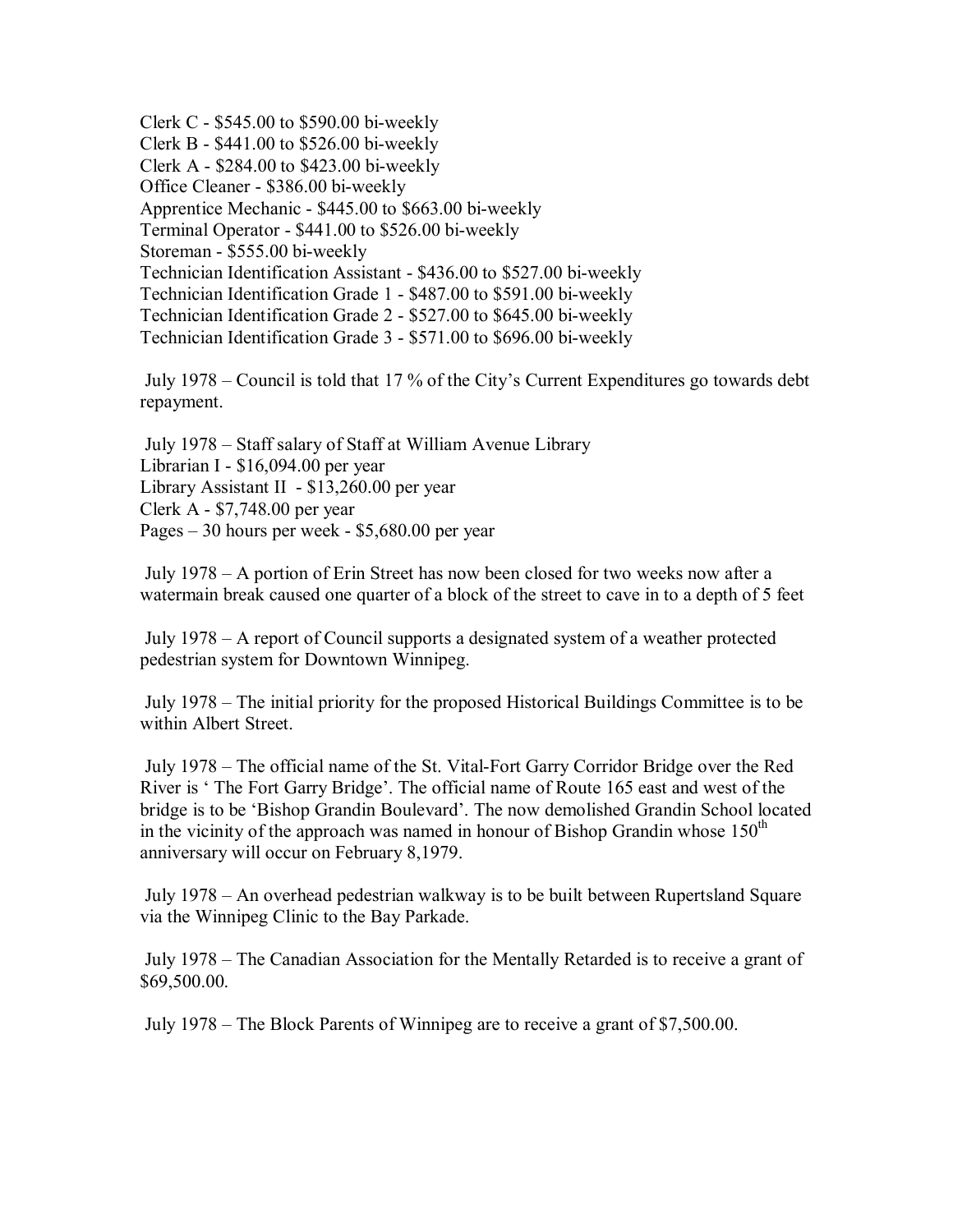July 1978 – The maintenance of all the boulevards in Winnipeg are transferred to the responsibility of the Regional Park and Operations of the unified Parks and Recreation Department.

 August 1978 – The City plans to spend \$3,500,000.00 for expanding the Winnipeg Arena by adding an upper deck and making other improvements. The City is to charge 25 cents on all admission to arena events to pay for the expansion. The Winnipeg Jets are to pay a minimum of \$400,000.00 in rent for the life of an eight-year lease.

 August 1978 – The development of the All Seasons Estates south of McIvor, north of Springfield Road east of Gateway and west of Highway 59 is to begin soon.

 August 1978 – Councillors are concerned that Borger Industries Ltd have constructed an asphalt plant at 751 Lagimodiere without the proper zoning of the land.

 August 1978 – The selling price of City owned land in the Murray Industrial Park is raised to \$39,500.00 per acre.

 August 1978 – The cost of bicycle licenses is to be raised to \$2.00 from \$1.50 as of January 1 1979.

 August 1978 – Ice rental charges for indoor arenas as of September 1 1978 Public Skating

> children, students, seniors – 40 cents or 6 tickets for \$2.00 adults 18 years and older – 75 cents or 6 tickets for \$4.00 family pass (immediate members) - \$10.00

### Ice rental rates

 Resident groups and organization 17 years old and under - \$10.00 per hour Residents groups and organization 18 years old and over - \$40.00 per hour Non-resident groups - \$50.00 per hour

#### Schools

 No master agreement - \$15.00 per hour With master agreements – free Parks and Rec sponsored programs - \$15.00 per hour

Off Season Rental Rates (no ice)

Commercial, Religious Political If Admission Charged

> Hourly - \$25.00 8 Hour duration - \$175.00 12 Hour duration - \$250.00 Per week - \$1,750.00 Per month - \$5,500.00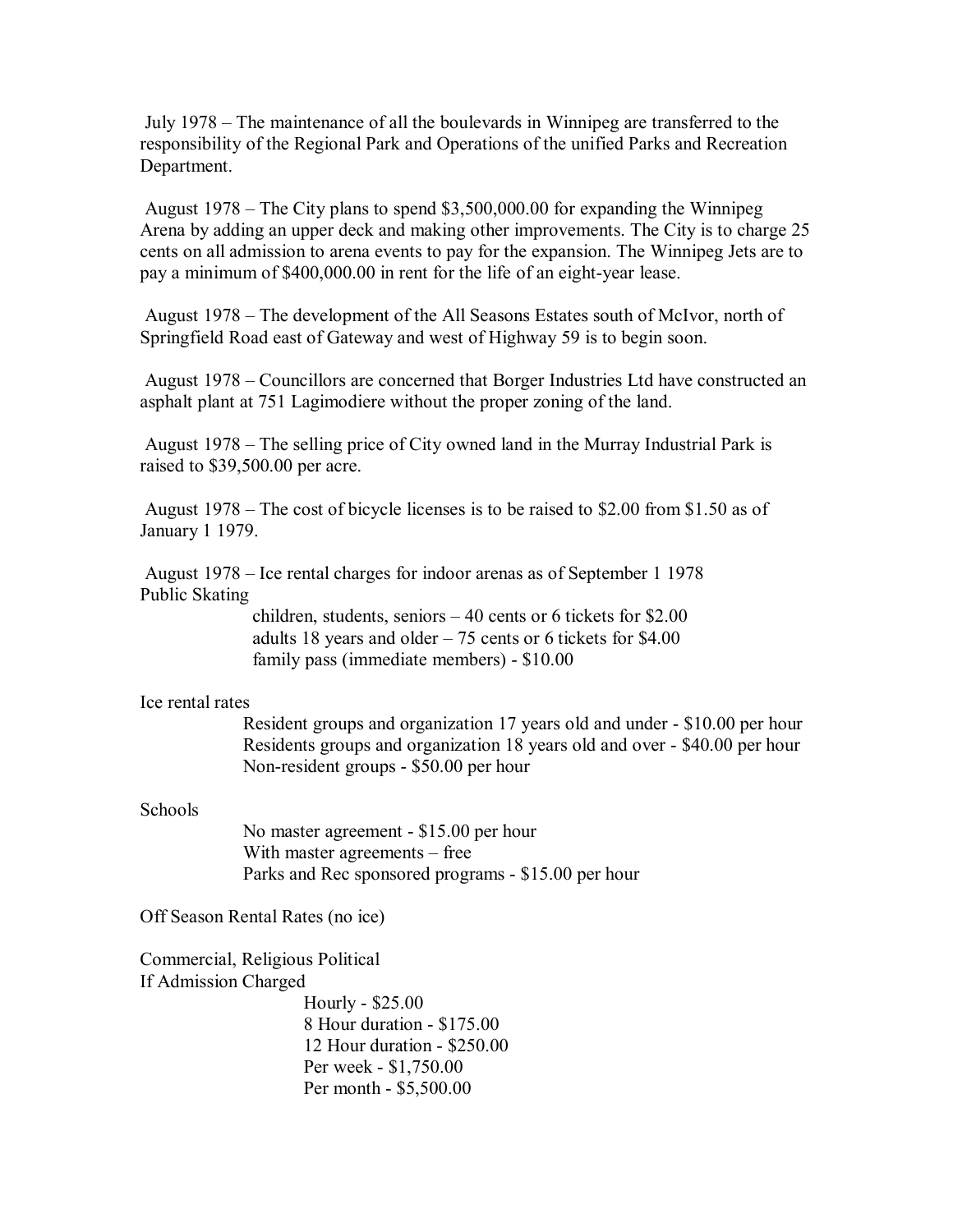### Gate split  $-10\%$

No admission charged

 Hourly - \$20.00 8 Hour duration - \$150.00 12 Hour duration - \$200.00 Per week - \$1,400.00 Per Month - \$4,900.00

Recreational and Service Organizations If admission charged

 Hourly - \$10.00 8 Hour Duration - \$75.00 12 Hour Duration - \$100.00 Per Week - \$700.00 Per Month - \$2,400.00

If no admission charged

 Hourly - \$7.50 8 Hour Duration - \$50.00 12 Hour Duration - \$85.00 Per Week - \$550.00 Per Month - \$1,900.00

 August 1978 – The Federal Government is to build a Taxation Data Centre on land north of Regent and east of Lagimodiere Boulevard.

 September 1978 – Mr. N. W. Diakiw is to be appointed as Chief Commissioner as of October 15 1978 to replace the retiring D. I. MacDonald.

 September 1978 – The City is to buy the York Tire Ltd property at 150 Warman Road for \$1,027,000.00 due to methane gas escaping from the site, which was part of the former St. Boniface Landfill site.

 September 1978 – Allegations are made against Councillor Lorne Leech regarding land transactions and a possible conflict of interest.

 September 1978 – Council reports a surplus of \$6,250,000.00 in 1977 but also overexpenditure of \$3,256,408.00 due to the purchasing of properties at the former St. Boniface Landfill site and accounting changes in regards to the Winnipeg Ambulance Services.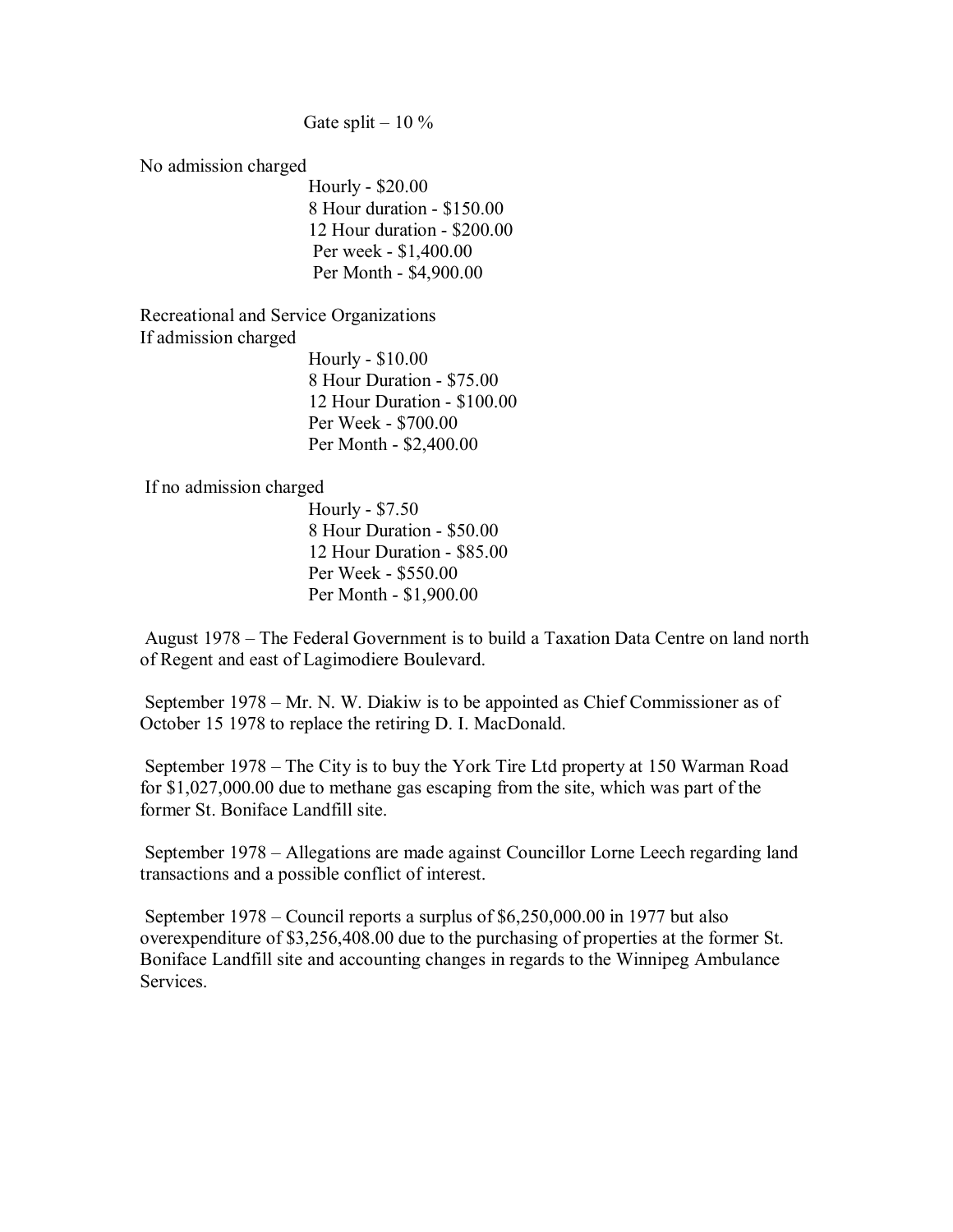September 1978 – The City building at 545 Watt Street is to be renovated to properly house the Parks and Recreational Department Offices and the Works and Operation functions moved to the new location on Plessis.

 The former East Kildonan City Hall at 755 Henderson Highway is to house the Community Clerk and Finance Department function on the south section of the main floor. The Welfare Department is to be consolidated on the north part of the main floor. The second floor is to be for the purpose of Community Committee meetings and other public meetings. The existing small rooms at the rear of the second floor currently being used by the Community Clerk and a small meeting room are to be used for accommodating small meetings. The original Council Chamber is to be restored to its former size by removing the partitions.

The City properties at 141 Regent, 401 Pandora and Vulcan Avenue are to be sold.

 September 1978 – The Bronx Park Community Club addition has now been completed at a cost of \$136,316.00.

September 1978 – Kilkenny Park in Fort Richmond is officially renamed King's Park.

 September 1978 – A Council report on the drowning that occurred at the Provencher Park Swimming Pool on May 27 1978 recommends that warning signs be placed on the surrounding fence. The drowning occurred when the individual climbed the fence illegally after the pool was closed for the evening and drowned with no one in attendance.

 September 1978 – Sterling properties are acquiring the property required to build a new shopping centre (St. Vital).

 October 1978 – A master plan for Whittier Park is brought to Council, one of the proposals calls for a Fort to be built on the site.

October 1978 – The maximum speed limit for backlanes is set at 30 km/ph.

 October 1978 – The Deacon Booster Pumping Station is to be built at a cost of \$4,868,642.00 and is to be in operation by the Spring of 1980.

 November 1978 – Council is to limit borrowings to a maximum of \$50,000,000.00 for the next 5 years.

 November 1978 – Mr. W. H. Finnbogason is appointed the new Commissioner of Works and Operations at a starting salary of \$49,790.00 per year.

 November 1978 – The Safeway Store at Broadway and Donald closes as of November 4 1978.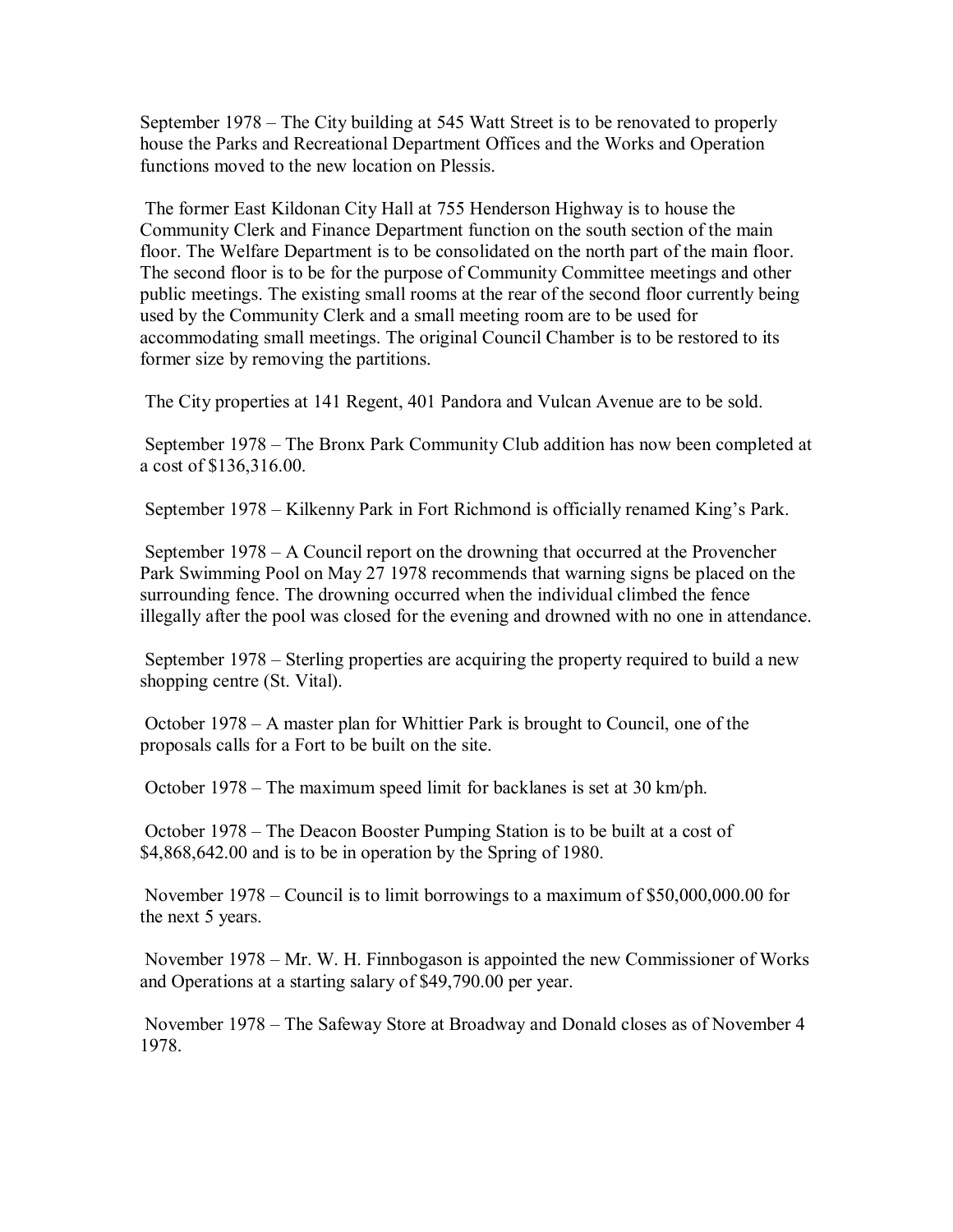November 1978 – Rental rates for 981 Elgin Avenue for the 8 four room 550 square foot suites owned by the City Income per month Monthly rent \$500.00 to \$549.00 \$75.00 \$550.00 to \$599.00 \$82.50 \$600.00 to \$649.00 \$90.00 \$650.00 to \$699.00 \$97.50 \$700.00 to \$749.00 \$105.00 \$750.00 to \$799.00 \$112.50 \$800.00 to \$849.00 \$120.00 \$850.00 to \$899.00 \$127.50

November 1978 – Parking Rate Changes for Centennial Library Parking Garage

|                                               | <b>Current Rate</b> | Proposed Rate |
|-----------------------------------------------|---------------------|---------------|
| Monthly                                       | \$42.50             | \$45.00       |
| Casual                                        |                     |               |
| First $\frac{1}{2}$ hour                      | 35 cents            | 40 cents      |
| Second $\frac{1}{2}$ hour                     | 35 cents            | 40 cents      |
| Each additional $\frac{1}{2}$ hour or portion | 45 cents            | 50 cents      |
| Daily Maximum 8 AM to 6 PM                    | \$3.00              | \$3.50        |
| Evenings after 6 PM                           | \$1.00              | \$1.25        |

 November 1978 – The second stage of the creation of a major park and recreational site is to be created. The 4-acre site is to have a running track and skating track around a soccer/football field the work is to cost \$120,300.00.

 November 1978 – The 1978 landfill disposal costs are fixed at \$7.90 per ton. The 1979 costs are expected to be \$8.10 per ton. The cost of incinerator disposal is \$12.39 per ton in 1978 and \$12.49 per ton in 1979.

November 1978 – Bishop Grandin and the Fort Garry/St. Vital Bridge is now open.

 November 1978 – The alterations to the Municipal Hospital Buildings have cost \$232,382.00.

 November 1978 – The local improvement rates for watermains and wastewater sewers are to be increased for 1979; the new rates are to rise **Watermains** 

From \$11.00 per foot of frontage to \$22.50 per foot frontage or from 8 ¼ cents per square foot of land to 17 cents per square foot of land whichever is higher

Wastewater sewer

From \$11.00 per foot of frontage to \$18.00 per foot of frontage or from 8  $\frac{1}{4}$  cents per square foot to  $13\frac{1}{2}$  cents per square foot whichever is higher.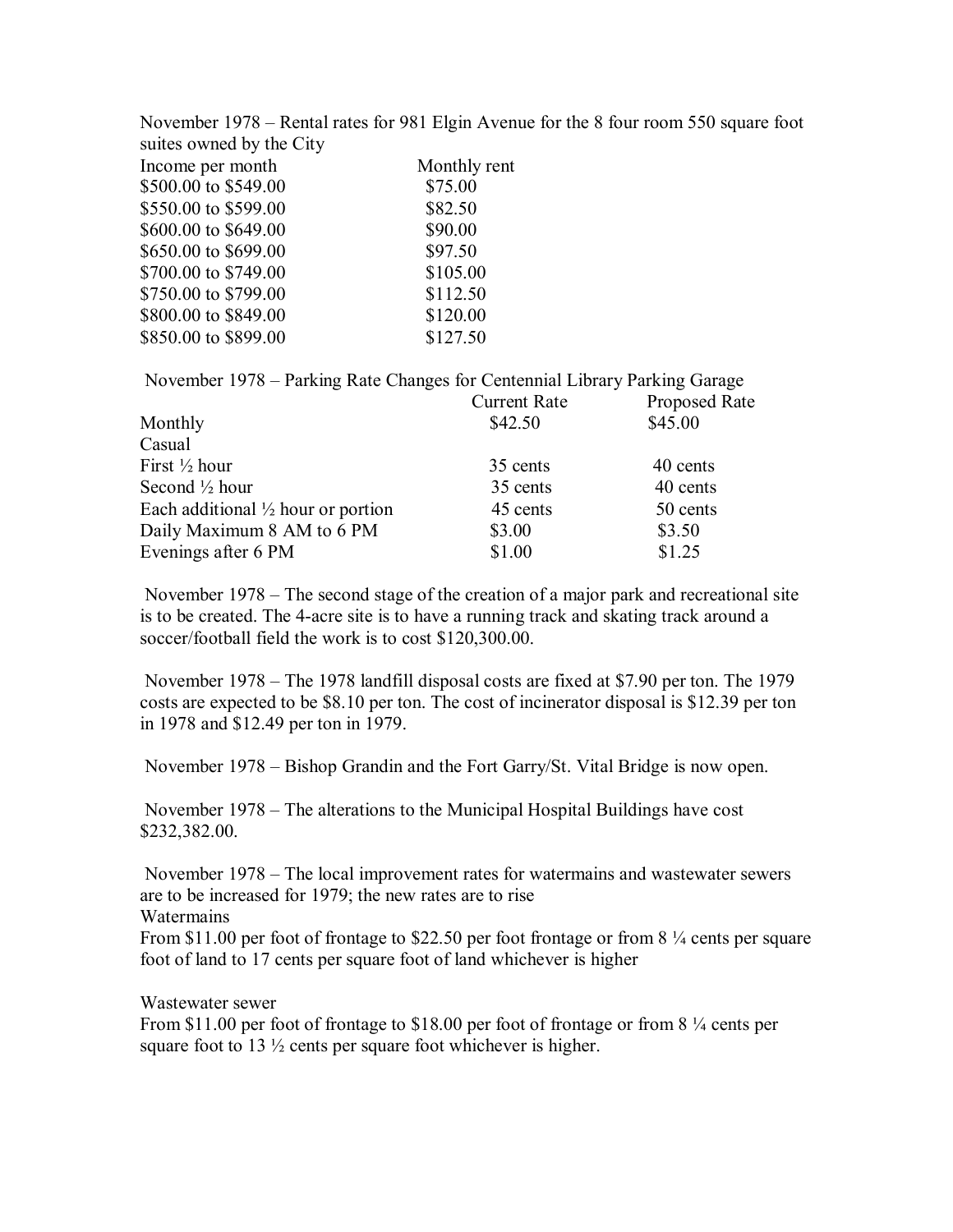December 1978 – The rate for steam heat is to rise to 64 cents per 1000 pounds of steam an increase of 15 % due to the rising cost of coal.

 December 1978 – The general admission charges for City owned swimming pools are to increase to Adult 18 and older - \$1.00 Student, junior high and high school students – 70 cents Child 12 and under  $-25$  cents Senior Citizens – 50 cents

Special Tickets Adult  $-5$  for \$4.50 Students  $-5$  for \$3.00  $Child - 5$  for \$1.00 Senior Citizen – 5 for \$2.25

City of Winnipeg Sponsored Instructional Programs for ½ hour lesson 18 and over – 90 cents 17 and under – 70 cents Pre School - \$1.00 Non resident of Winnipeg - \$2.00 Senior Citizen – 50 cents Parent and child – 70 cents

 December 1978 – Commercial Rental rate for Pedestrian Concourse at Portage and Main First 300 square feet - \$17.00 per foot per annum Next 200 square feet - \$10.00 per foot per annum Additional space - \$6.00 per foot per annum These rates are to rise by 5 % effective August 1 1979

 December 1978 – The Festival du Voyageur is to receive an interest free loan of \$100,000.00, repayable in four years, this in response to the Festival's debt accumulated debt of \$139,321.00 Since 1974 the City and the Province have been providing 50 % of the revenue for the Festival. The total revenue of the Festival has risen from \$100,000.00 in 1974 to \$450,000.00 in 1978.

December 1978 – The general inflation rate is 9 % for 1978.

 December 1978 – Mr. A. Milroy is appointed the General Manager of Personnel at a salary of \$41,782.00 per year.

 December 1978 – The street around the new Taxation Centre is to be named Reenders Drive named after long time residents of the area Mr. and Mrs. Reenders.

 December 1978 – Winnipeg Square Parking Garage Rate increase Monthly from \$40.00 to \$45.00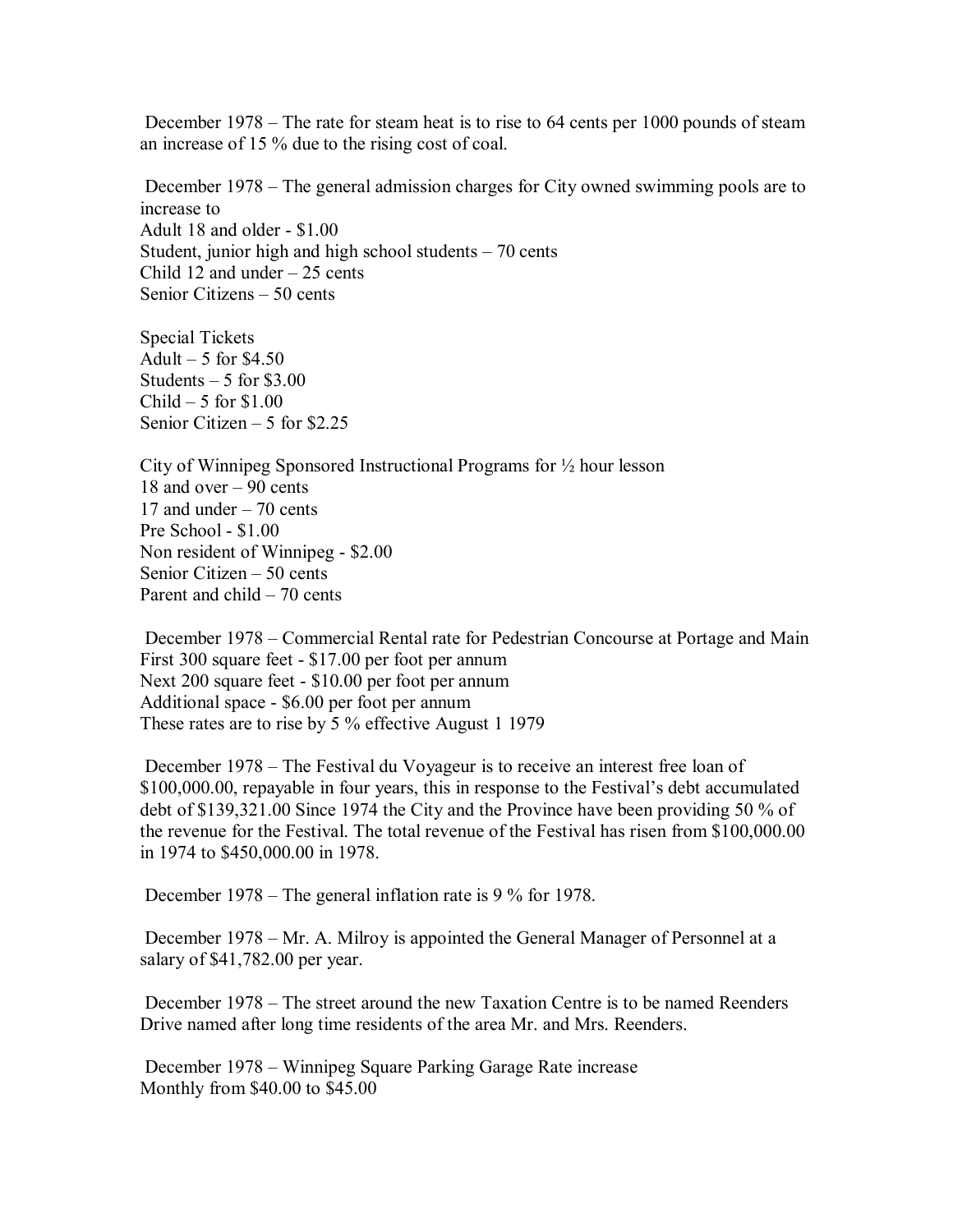Casual

First  $\frac{1}{2}$  hour from 40 cents to 50 cents Second  $\frac{1}{2}$  hour from 40 cents to 50 cents Each hour after from 50 cents to 60 cents Daily Maximum from \$3.25 to \$3.50 Evening Rate from \$1.00 to \$1.50

 Civic Centre Carpark increases for the 454 stall Monthly from \$32.00 to \$35.00

Casual First  $\frac{1}{2}$  hour from 35 cents to 40 cents Each additional hour from 35 cents to 40 cents Daily Maximum from \$2.00 to \$2.25 Evening from 75 cents to \$1.00 Motorcycles designated area only from 25 cents to 50 cents

 December 1978 – A Winnipeg Library Board is to be established with responsibility for all library services in Winnipeg.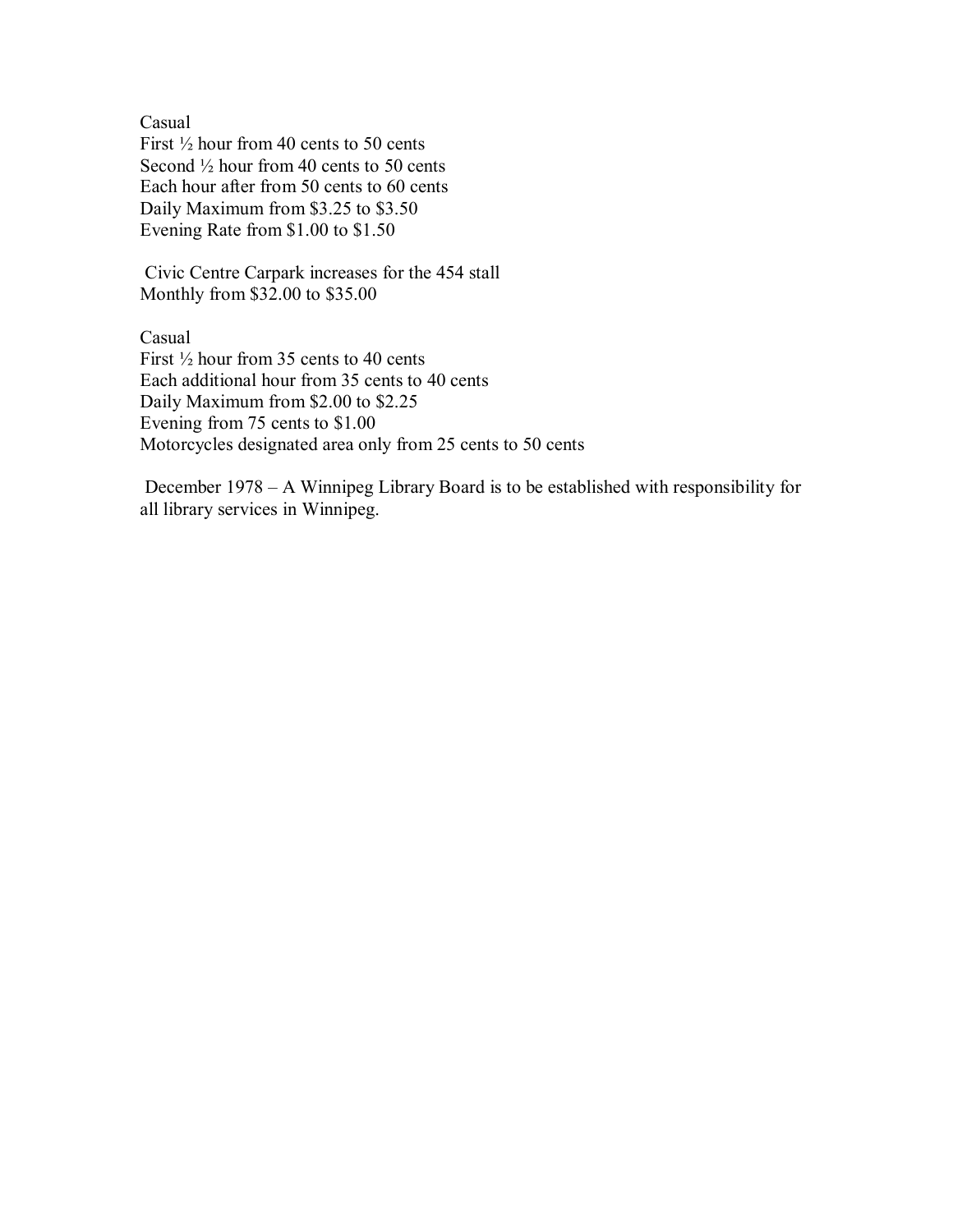## Winnipeg City Council Minutes for 1979

January 1979 – Street name changes Oakhill Boulevard to Grandmont Boulevard Pineview Way to Berard Way Hallmark Bay to Gosselin Bay Portwood Place to Dubois Place Southbend Crescent to Champagne Crescent Allenwood Place to Lamirande Place Oakcreek Crescent to Nolin Avenue Royal Oak Bay to Bonin Bay

January 1979 – The City is authorized to borrow up to \$80,000,000.00 from the Royal Bank for 1979. In 1978 the City only used \$26,100,000.00 out of the \$80,000,000.00 authorized for that year.

January 1979 – Council approves the issuing of debentures totaling \$25,000,000.00 in American funds at an interest rate of 9 ¾ %.

January 1979 – The City is to receive \$30,000,000.00 in unconditional block funding from the Province for 1979.

January 1979 – Electrical rates are to increase by 14.5 % as of February 1 1979. The new basic residential rate is to be Service Charge - \$3.15 per month First 225 kWh used each month – 3.6 cents per kWh Over 225 kWh – 2.53 cents per kWh

February 1979 – The total 1979 Capital Estimates are \$75,423,996.00, which will require \$49,949,711.00 in borrowing.

February 1979 – A typical cost of lighting a backlane such as the one between Linden and Greene from Roch to Watt in East Kildonan is \$3,300.00.

February 1979 – The estimated parking meter revenue for 1979 is \$1,300,000.00. Council is to spend \$90,000.00 to replace parking meters damaged by vandalism with vandal resistant heavy -duty units. Vandalism damage to parking meters in 1977 and 1978. 1977 - \$26,470.00

1978 - \$59,500.00

February 1979 – Street name changes Windsor Avenue to Charleswood Road Sparrow Street and Cedric Street to Sparrow Road Lechman Place to Lyric Place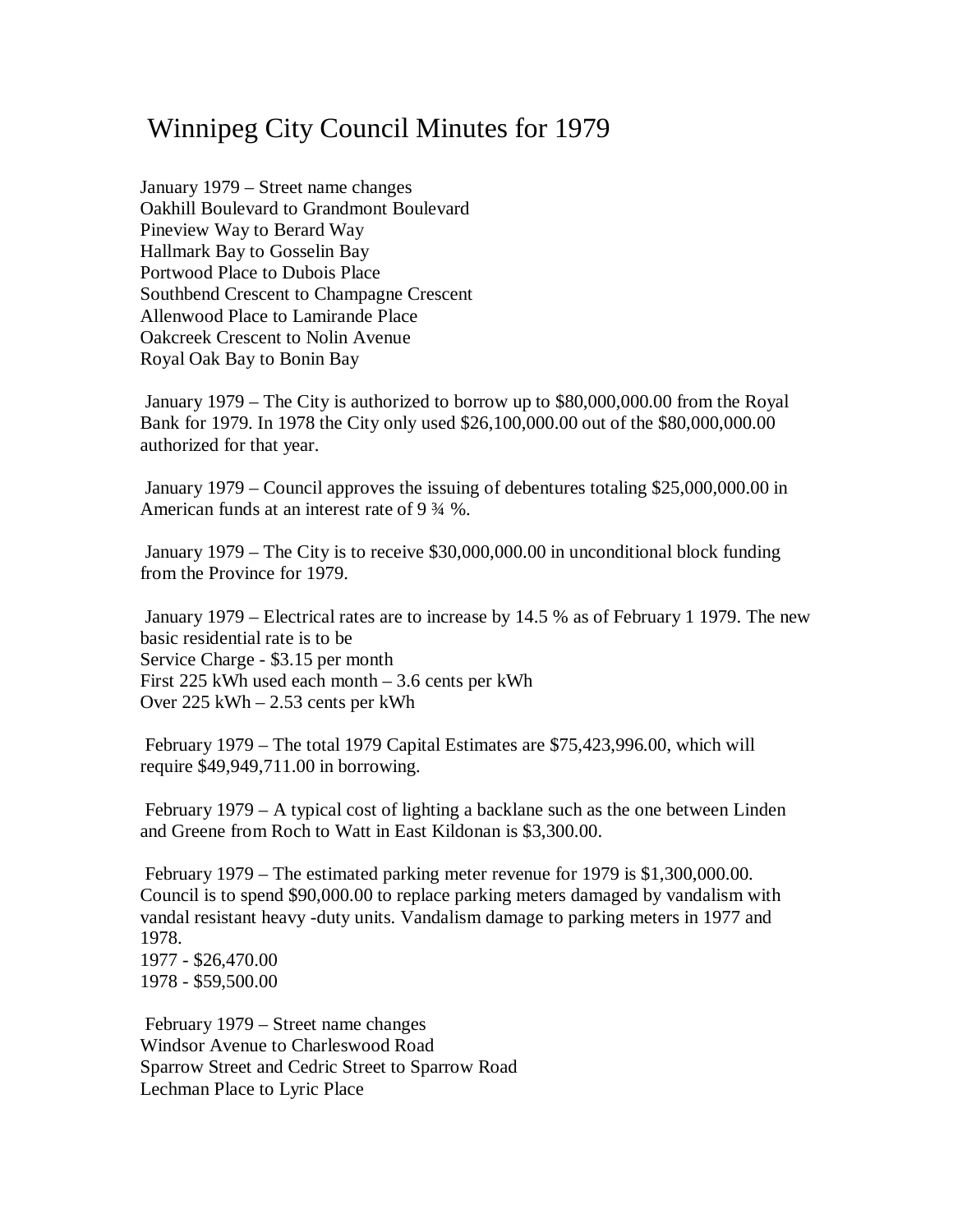Trans Canada Highway east of St. Anne's Road to Fermor Avenue

February 1979 – Police Detective Hugh G. McTaggart is fired from the Police Department.

February 1979 – McLeod Avenue is to be widened west of Brunswick Street.

February 1979 – The City Incinerator at Henry and Maude is to be closed on or about April 30 1979. It would require over \$5,000,000.00 for the incinerator to meet the current air quality standards. Ashes from the incinerator have been disposed of on a site  $\frac{1}{2}$  mile west of Highway # 8 north of the Perimeter Highway in West St. Paul.

February 1979 – Citizen members of the Winnipeg Parking Authority are to receive \$25.00 per meeting.

February 1979 – All of the street Fire Alarm Boxes and all of the Police Call Boxes are to be removed as they are deemed to be unnecessary.

February 1979 – The City's Parks and Recreational Department operates 18 indoor arenas in Winnipeg. The indoor arenas to be operated during the summer months with ice include St. James Civic Centre Incinarena (Terry Sawchuk) Maginot **Century** Eric Coy Pioneer Keewatin The Pioneer and Keewatin arenas are new to the list for 1979. Hourly Ice Rental rates for the months May to August Instructional Schools - \$50.00 per hour Casual Rentals Resident Groups - \$35.00 per hour Non –resident Groups - \$50.00 per hour

March 1979 – There are complaints from citizens that Portage and Main is now closed to pedestrians.

March 1979 – Council brings forward a freedom of information by-law.

March 1979 – The Winnipeg Taxation Centre north of Regent is to open in October 1979.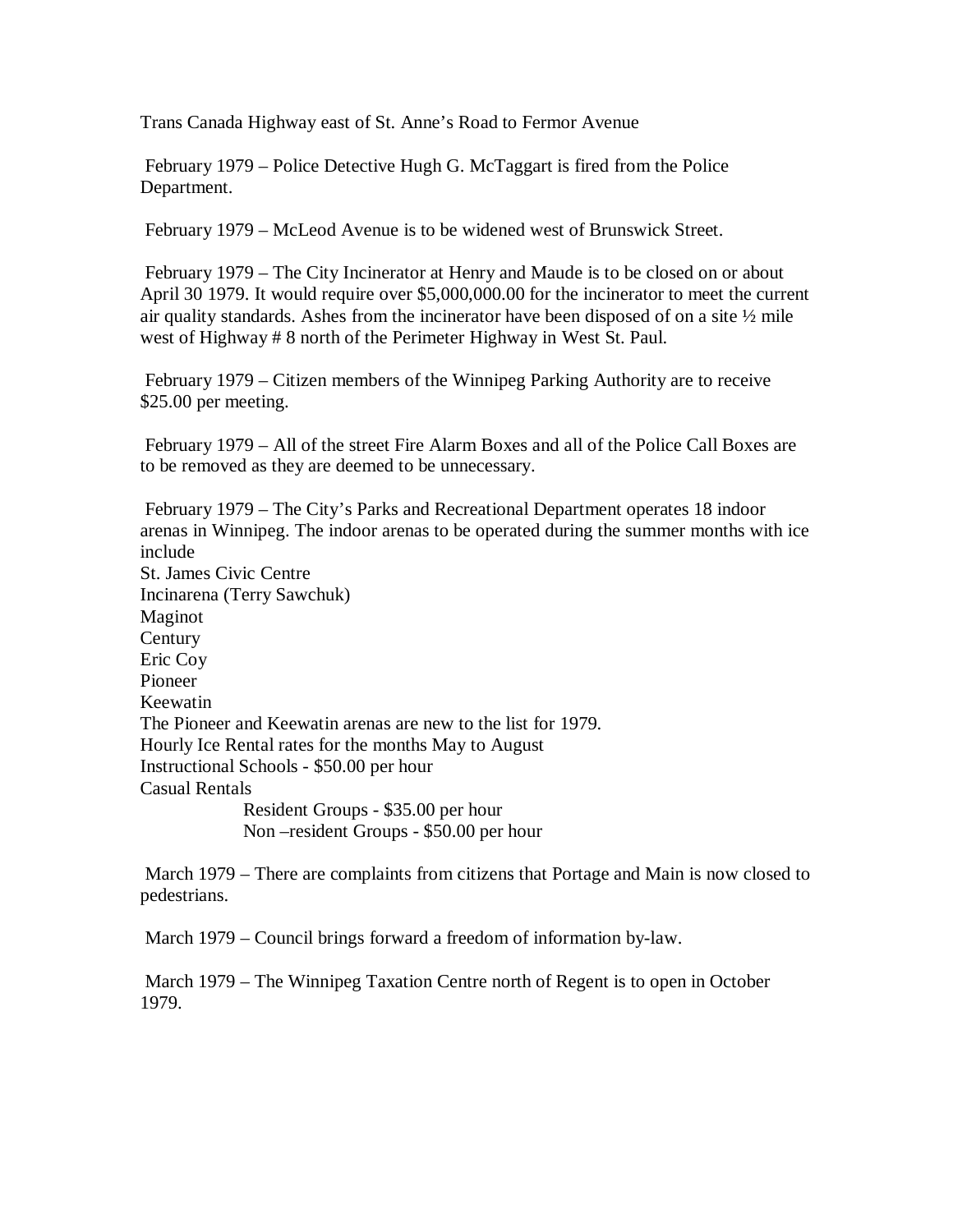March 1979 – Councillors are now to receive an indemnity of \$11,795.89 plus an additional \$3,000.00 per year for being members of a standing committee. Since the size of Council was reduced from 50 members to 29 members all councillors are members of a standing committee. After the 1980-election councillor's indemnity are to increase bases on the industrial average published by Statistics Canada.

March 1979 – Car Allowances

|                           | Rates per kilometre |              |
|---------------------------|---------------------|--------------|
|                           | 1978                | 1979         |
| First 5,792 km            | 16.8 cents          | $18.0$ cents |
| Next 5792 km              | $12.4$ cents        | 13.7 cents   |
| All additional kilometres | $11.2$ cents        | $12.4$ cents |
| Parking at office         | 50 % of cost        | 50 % of cost |

March 1979 – Grants given out Manitoba Theatre Centre - \$80,000.00 Winnipeg Art Gallery - \$230,000.00 Salvation Army - \$35,000.00 Age and Opportunity Centre - \$82,000.00 Winnipeg Convention and Visitors Bureau - \$79,500.00

March 1979 – The basic retaining fee for the golf pro at John Blumberg Golf Course is to rise from \$18,500.00 to \$20,000.00 per year. It will be increased to \$21,000.00 if the cross-country ski program for the Windsor Park Golf Course is ready for the 1979-1980 season.

March 1979 – A new public golf course (Harbour View) is being developed for the northeast corner of the City.

March 1979 – Green Fees increases at City owned Golf Courses 18 Holes at Kildonan, Windsor Park and John Blumberg Regular Adult from \$4.00 to \$4.50 Junior 16 and Under from \$2.00 to \$2.25 Senior 65 and over from \$2.00 to \$2.25 Twilite from \$2.25 to \$2.50

9 Holes at Crescent Drive and John Blumberg Regular Adult from \$2.25 to \$2.50 Regular Adult- $2<sup>nd</sup>$  round same day from \$1.75 to \$2.00 Junior from \$1.00 to \$1.25 Senior from \$1.00 to \$1.25

1979 Proposed Operating Budgets for Golf Courses Revenue Kildonan Park - \$307,940.00 Windsor Park - \$357,930.00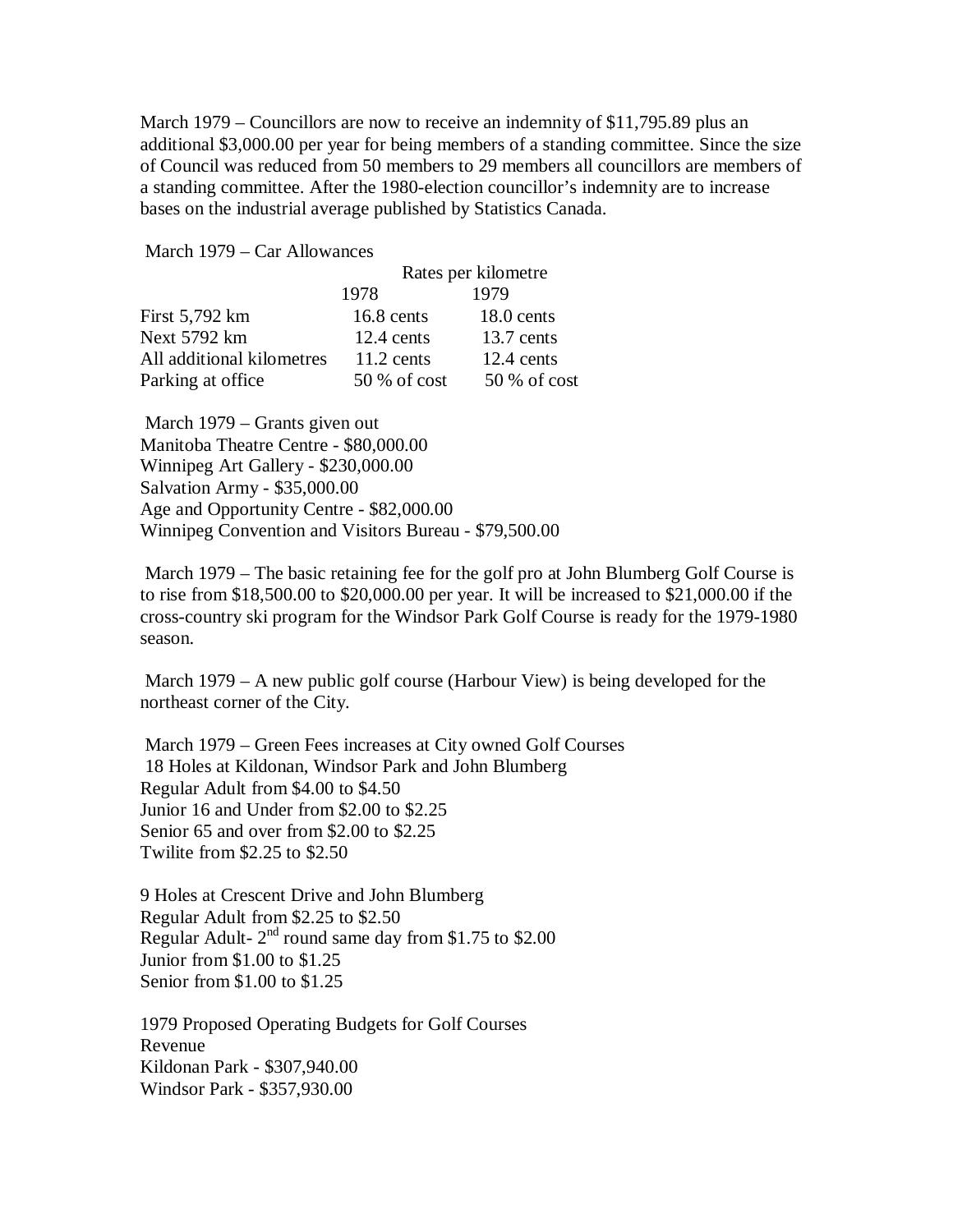Crescent Drive - \$144,261.00 John Blumberg - \$242,425.00 North East (Harbour View) –

Expenditures Kildonan Park - \$237,865.00 Windsor Park - \$249,255.00 Crescent Drive - \$122,567.00 John Blumberg - \$317,595.00 North East (Harbour View) - \$50,250.00

March 1979 – The Garry Street Comfort Station is to be closed the average number of daily users, men 187 and women 60. Many of the male users have been bus drivers.

March 1979 – Camera and an audio system are to be installed in the tunnel between the Parkade and the Concert Hall at a cost of \$28,000.00. Doors were installed at either end of the tunnel in the Fall of 1978 and the doors are locked between Midnight and 7 AM. There have been reports of indecent acts, glue sniffing, vandalism, children riding bicycles and skate boards, people sleeping, graffiti, people dumping ash trays. The cleaning staff has been cleaning up excrement on an average of twice a week.

March 1979 – Transit fares are to be increased as of May 1 1979. Adult Fare from 35 cents to 40 cents Students and children from 10 cents to 15 cents Seniors remain at 10 cents Monthly pass from \$12.50 to \$14.00

March 1979 – Annual Current Estimates for 1979 - \$255,761,198.00 with \$117,558.366.00 from realty taxes requiring a mill rate of 71.736. The City is also required to levy \$113,412,297.00 for the various school boards in Winnipeg an increase of 11.6 % over 1978 and \$27,038,270.00 for the Public School Finance Board.

March 1979 – Students by School Division as of January 31 1979 Winnipeg  $-34,570$ St. James-Assiniboia – 16,680 River East  $-12,365$ St. Boniface – 7,672 Seven Oaks  $-6,865$ Fort Garry  $-6.691$ Transcona – Springfield – 6,452 Assiniboine South – 5,949 Norwood – 2,110 Seine River  $-1,163$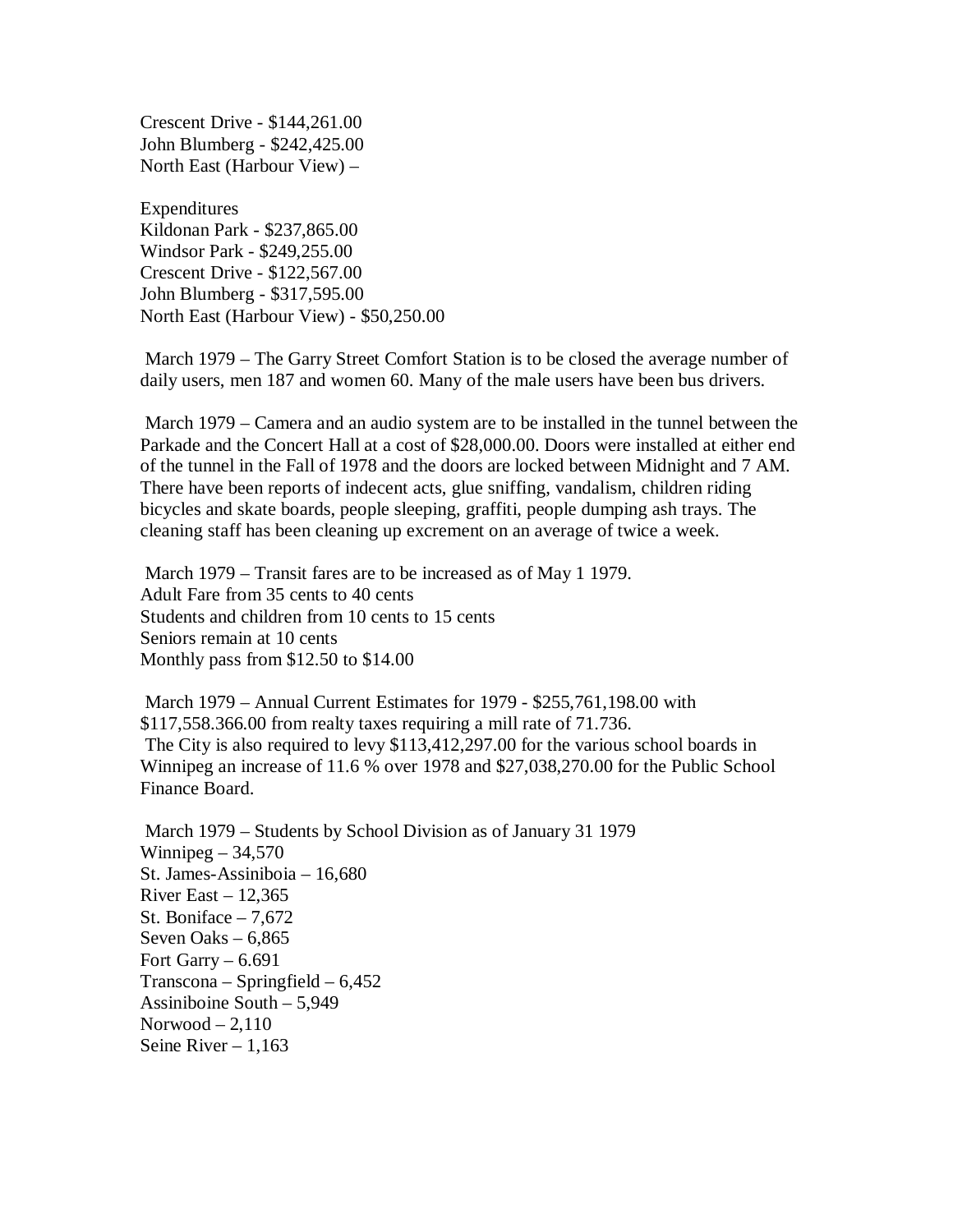March 1979 – The user rate for ambulance service is to increase from \$40.00 to \$50.00 per trip as of April 1 1979 and then to \$60.00 per trip as of October 1 1979.

March 1979 – Rainbow Stage is to receive a grant of \$78,222.00 for 1979 while the Royal Winnipeg Ballet is to receive \$80,000.00.

April 1979 – Mr. F. N. Steele is appointed the new City Solicitor at a salary of \$46,046.00 per year.

April 1979 – Winnipeg is awarded a N. H. L. franchise.

April 1979 – The Knights of Columbus are to obtain the site of the former Concordia Hospital for a period of 50 years at \$1.00 per year. They are to build a new building within 2 years and fully landscape the park area within 5 years.

April 1979 – The new Police Radio Dispatch system is to come into operation as of July 1 1979 the system is also to include the Fire and Ambulance Services; the total cost of the system is \$4,114,236.00.

April 1979 - Council continues to hold back some of the money to be paid to the contracts for the Portage and Main Underground Concourse which officially opened on February 23 1979 because of some small problems.

April 1979 – Priority seating for disabled passengers is begun for transit buses, these seats are located at the front of all buses.

April 1979 – Council allocates \$10,000.00 for a dike on the westbound lane of Portage Avenue at Sturgeon Creek due to expected high water levels.

April 1979 – Fines are to be raised for various parking violations No Stopping – Snow Route - remain at \$25.00 No Stopping Anytime from \$5.00 to \$15.00 No Stopping 7 AM to 9 AM and or 4 PM to 6 PM – remain at \$15.00 No Stopping Bus Stop from \$5.00 to \$15.00 No Parking Anytime/No Parking – Loading Zone from \$5.00 to \$10.00 Double Parking from \$5.00 to \$10.00 No Parking- Street Cleaning – from \$5.00 to \$10.00 One Hour Parking 3 AM to 6 AM – remain at \$10.00 Limited time parking- signed or metered from \$3.00 to \$5.00 Any Parking Violation not specified from \$3.00 to \$5.00

April 1979 – McIvor Avenue is to be paved from Henderson Highway to Raleigh.

April 1979 – Council gives the Board of Commissioners the authority to deal with the flood conditions as the Red River is expected to reach 1950 levels outside of the City of Winnipeg. Dikes are to be built in low-lying areas.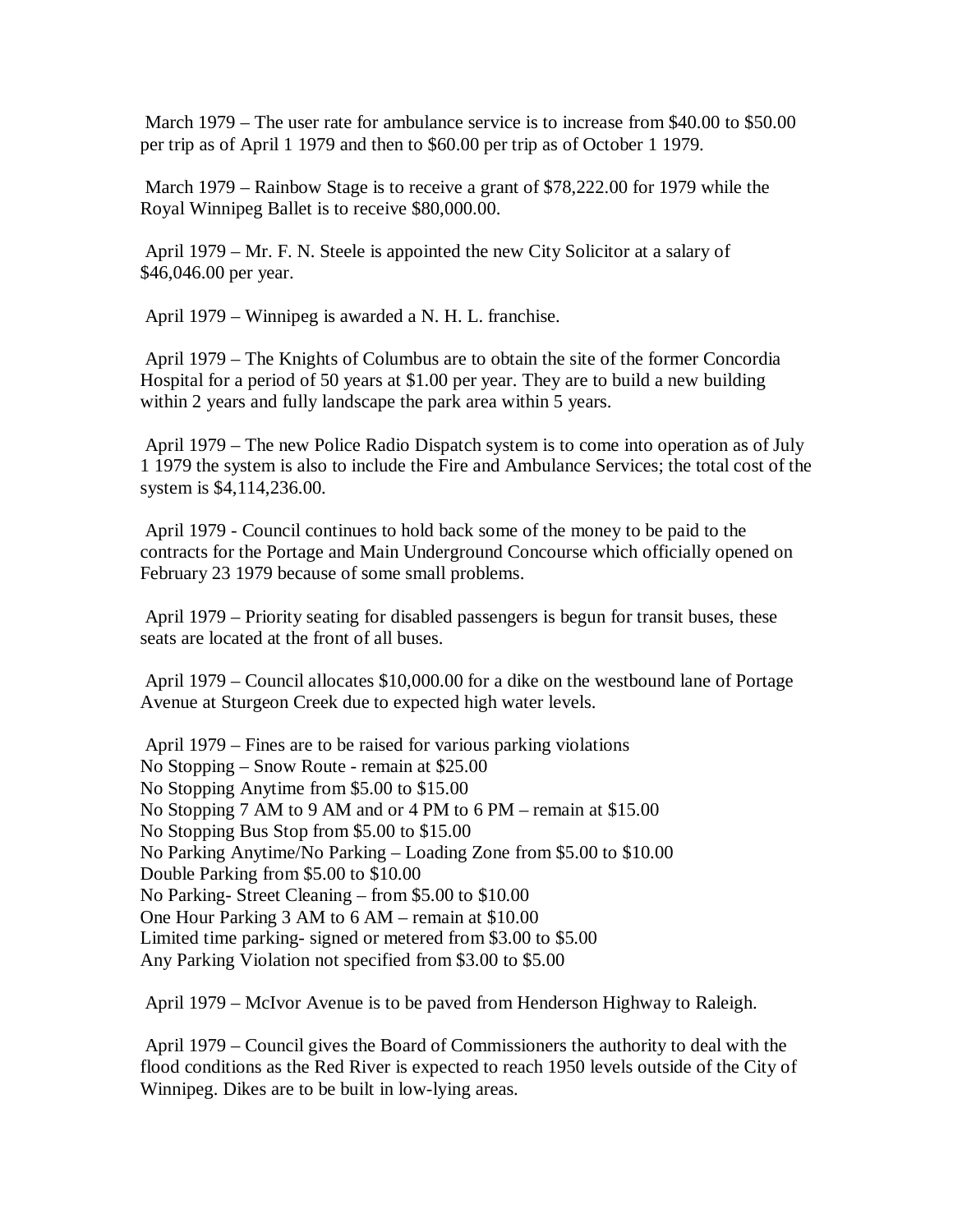May 1979 – A mobile advertising sign is now to cost \$20.00 for a period of 60 days or part there of. The sign by-law is to be the same for the entire City.

May 1979 – The official beginning of the Yellowhead Interprovincial Highway is to begin in Winnipeg as Portage Avenue is to be considered the official beginning at Portage and Main.

May 1979 – Council expresses its thanks to all those who helped in the flood emergency.

May 1979 – New Police Salary Schedule, the increase is 10.89% including benefits Sergeants of Detectives - \$27,096.00 per year Uniform Sergeants - \$26,024.00 per year Detective Sergeants - \$24,951.00 per year Patrol Sergeants - \$23,877.00 per year Detectives - \$23,877.00 per year Constable First Class after 10 years - \$22,149.00 per year Constable First Class - \$21,504.00 per year Constable Second Class - \$19,359.00 per year Constable Third Class - \$17,197.00 per year Constable Fourth Class - \$15,051.00 per year Civic Centre Constables \$18,336.00 to \$19,897.00 per year Operator-Dispatchers - \$17,426.00 to \$20,432.00 per year Detective Station Duty Officer - \$17,426.00 to \$20,432.00 per year Chauffeur - \$15,018.00 to \$18,302.00 per year Police Cadets - \$8,957.00 to \$11,932.00 per year

May 1979 – Council at its May 16 meeting expresses it sorrow at the death of Mayor Robert Steen

May 1979 – Two parking meter repairmen are to be hired at \$12,376.00 each per year.

May 1979 – The official staff positions at the Municipal Hospitals are to be reduced by 82.5 positions. This will not involve any layoffs as this number as already been reached by attrition.

May 1979 – Seven positions at the Northeast Sanitary Landfill Site (Kilcona Park) are to be changed from temporary to permanent.

1 Foreman - \$608.00 biweekly

1 Weighmaster - \$525.00 biweekly

1 Equipment Operator IV - \$582.00 biweekly

1 Equipment Operator II – \$525.00 biweekly

3 Skilled Labourers - \$495.00 biweekly

May 1979 – A 1979 Modular Ambulance Unit is to be purchased for \$34,510.35 including tax.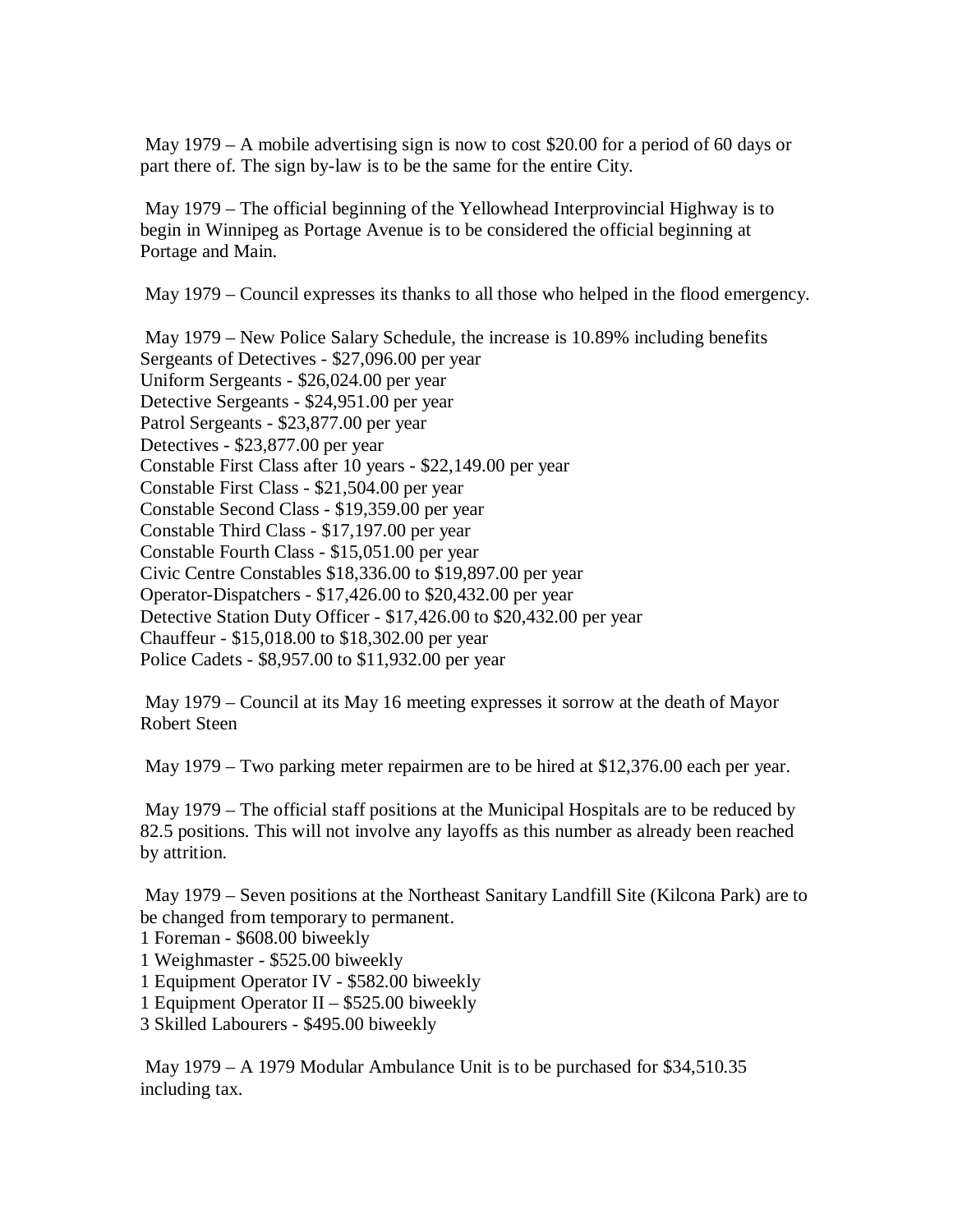May 1979 – The agreement is renewed for the operation of the miniature train at Assiniboine Park. The admission charge for a ride is to increase from 40 cents to 50 cents per ride.

May 1979 – The name of the Cadboro Shooting Range located on the site of the former Fort Garry Nuisance Grounds is to be renamed Bridgewater Park after the former Fort Garry Police Chief.

May 1979 – There are an increasing number of complaints about young people sniffing in the parks in the core area late at night.

May 1979 – A 14 storey 105 suite senior citizens' apartment block at the southeast corner of Henderson Highway and Kingsford.

June 1979 – The trophy presented to the winner of the Manitoba Marathon is to be called the Mayor Robert Steen Memorial Trophy for the first Manitoba Marathon, which is taking place for the first time in June 1979.

June 1979 – Land bounded by McGillivray to the north, Waverley on the east, Brady Road on the west and by the Lot 16 Drain (Linden Ridge, Fort Whyte) is considered for a zoning change for residential development by Cairn Homes

June 1979 – Memorial Park in Fort Garry is to be renamed Gary Hobson Memorial Park.

June 1979 – A bicycle route on Wolseley Avenue is being considered.

June 1979 – The south side of Bishop Grandin is to be widened between Dakota and St. Mary's Road.

June 1979 – The paving of McIvor with 8-inch thick pavement between Henderson Highway and Raleigh is to cost \$828,000.00.

June 1979 – The Park and Ride Special Bus Service which began July 18 1978 from 4 shopping centres to Winnipeg Stadium for Blue Bombers games is to continue for 1979.

June 1979 – Meadowood Drive is to be opened between Dakota and St. Mary's Road for the construction of the St. Vital Shopping Centre.

June 1979 – A pedestrian corridor is to be installed on Pembina Highway south of Manahan.

June 1979 – Land is purchased at 642 Burnell Street for \$38,000.00 to build a new fire hall, which is expected to cost \$654,000.00 to build.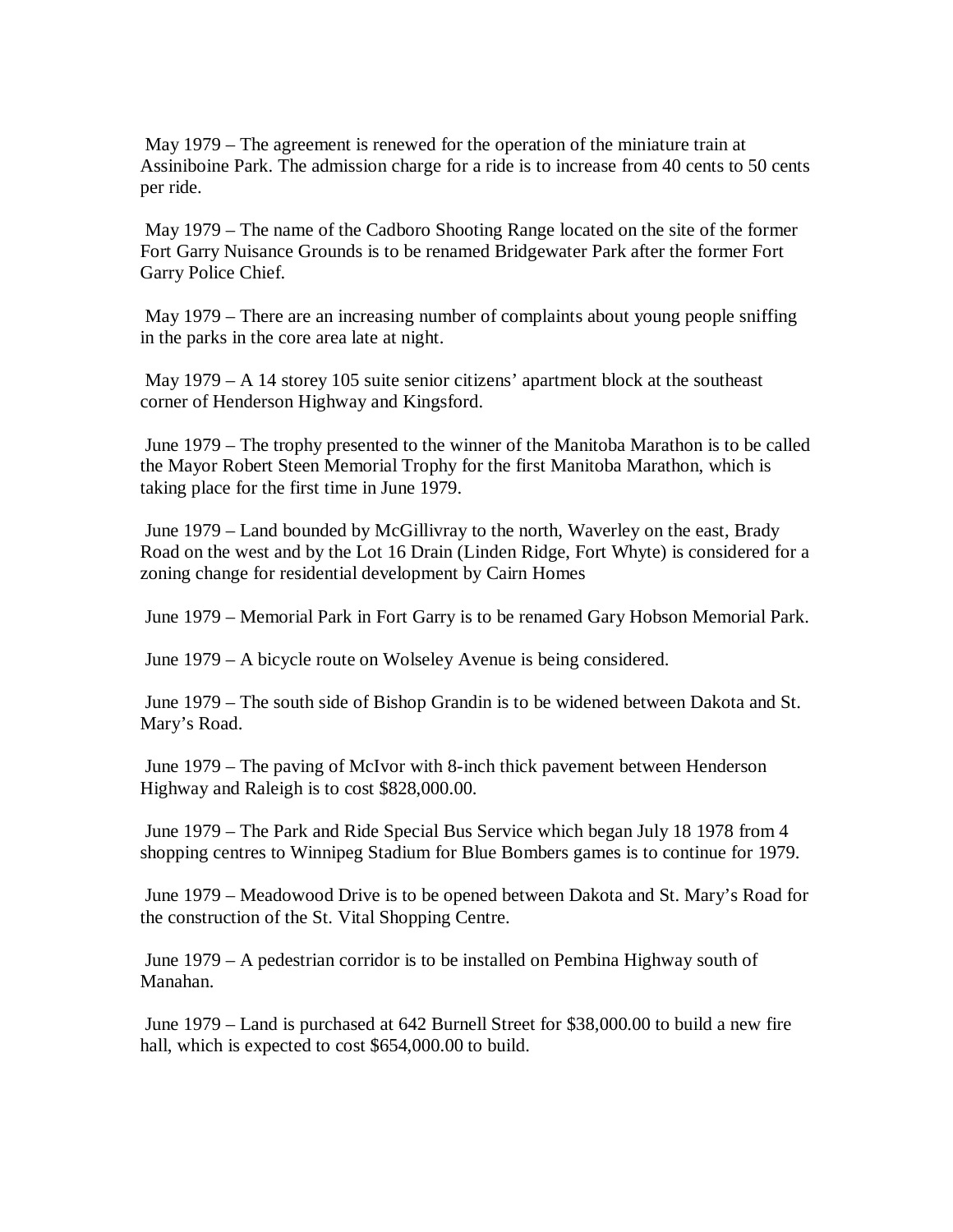June 1979 – Castlewood Homes Ltd is to develop land bordered by Bonner, Knowles, Henderson Highway and Raleigh for residential development.

June 1979 – A sports injury centre is to be established in the Reh-Fit Building on Taylor Avenue.

June 1979 – Council is to borrow and issue debentures worth \$486,491.31 for the Sewage Disposal System.

June 1979 – Councillor Pearl McGonigal is appointed as Deputy Mayor with the election of Bill Norrie to the Office of Mayor. The election for mayor cost the City of Winnipeg \$200,000.00

June 1979 – Mr. H. R. R. Klapecki is appointed the new Assistant City Solicitor at a salary of \$1,673.00 biweekly. Mr. John Russell is appointed the new Chief Librarian at a salary of \$1,400.00 biweekly.

June 1979 – The City pays all of the burial expenses for the late Mayor Robert Steen.

June 1979 – An agreement is signed with the Amalgamated Transit Union to raise wages and long service pay by 10.98%.

June 1979 – The fee schedule for the weigh Station at McPhillips and Logan is to be revised Vehicle with two axle assemblies from \$2.50 to \$3.00 Vehicle with three or more axle assemblies from \$3.25 to \$3.50 Individual axle assemblies from \$2.00 to \$2.25 Extra copies of weight certificates remain at 25 cents

June 1979 – A suitable portrait of Mayor Steen is to be included in the Council Chambers at a cost of \$1,500.00.

June 1979 – The Canadian Association for the Mentally Retarded is to receive a grant of \$69,500.00 for 1979.

June 1979 – Council sells the City District Yard containing 6.86 acres on the north side of Vulcan east of Gateway Road to A. A. DeFehr Manufacturing Ltd for \$308,700.00.

June 1979 – The Transcona National Football Association receives a grant of \$4,000.00 for equipment and the East Side Eagles Football Club receives a grant of \$3,000.00 for equipment.

June 1979 – New fee schedule for outdoor swimming pools General Admission Adults (Adults over 18) - \$1.00 Students (Jr. High and High School Students with card) – 70 cents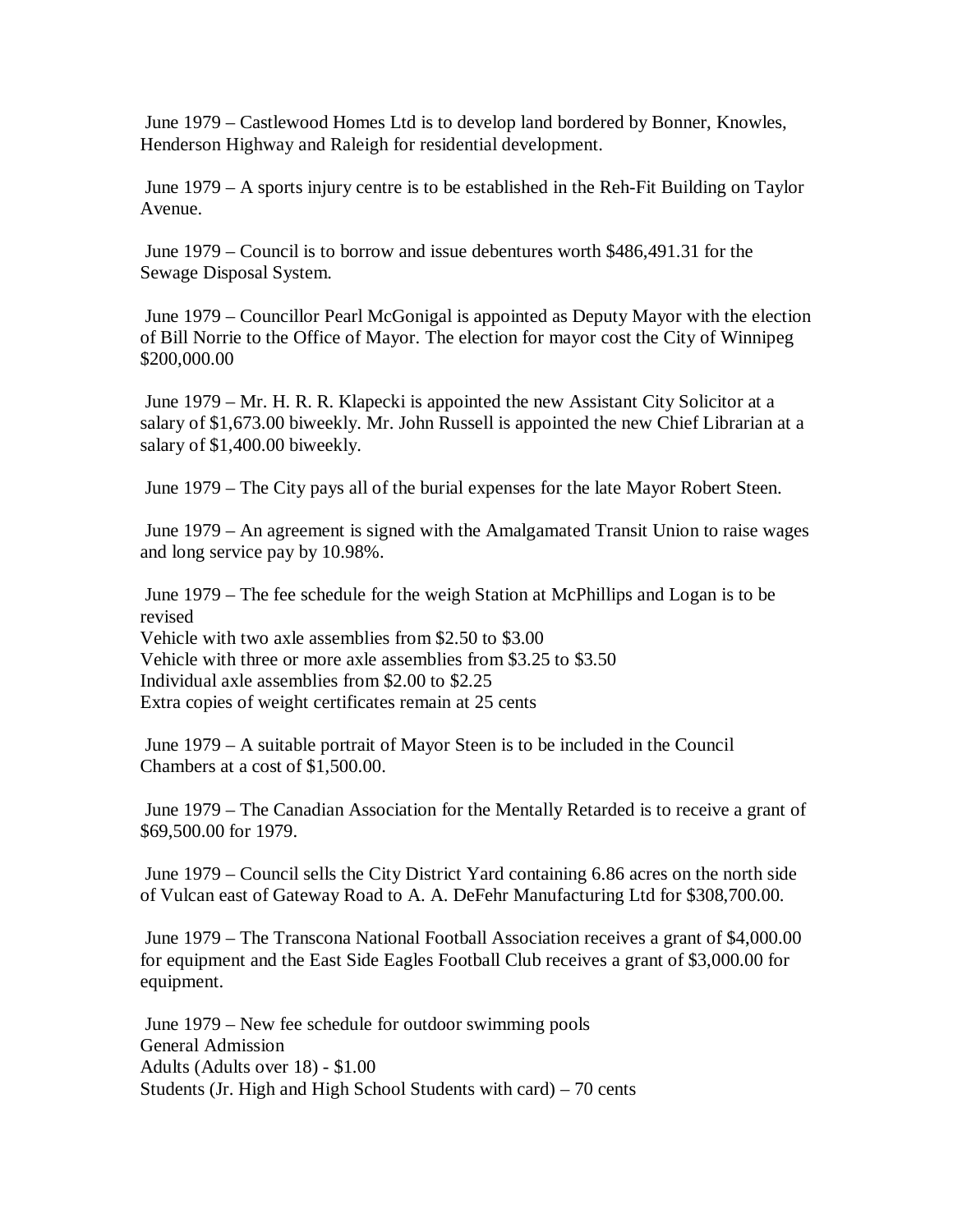Child  $(12 \text{ and under}) - 25 \text{ cents}$ Senior Citizens (65 and over) – 50 cents Special Tickets Adults 5 tickets for \$4.50 Students 5 tickets for \$3.00 Child 5 tickets for \$1.00 Senior 5 tickets for \$2.25

July 1979 – The Vaughan Street-St. Mary Pedestrian Overpass is to cost \$450,000.00.

July 1979 – The Canadian Union of Public Employees Local 500 receives an increase of 10% and the Winnipeg Association of Public Service Officers also receives a 10% increase.

July 1979 – The new contract for the Canadian Corps of Comissionaires for parking duties will pay the Corporals \$5.32 per hour, Meter Patrol Member \$5.09 per hour and the Mobile Patrol Member \$6.27 per hour.

July 1979 – The Winnipeg Folk Arts Council is given a grant of \$15,000.00 to help in the funding of Folklorama.

July 1979 – Council is to borrow and issue debentures worth \$7,000,000.00.

July 1979 – Council proposes a by-law to prohibit the sale of sniff products to minors.

August 1979 – Council is to borrow \$1,400,000.00 to make improvements to the Wilkes Avenue Reservoir and Hurst Pumping Station.

August 1979 – Mr. W. J. Swail is appointed General Manager of Parks and Recreation at a salary of \$1,607.00 biweekly. Mr. R. J. Fergusson is appointed the new City Clerk at a salary of \$1,603.00 biweekly.

August 1979 – The staff sector of the Winnipeg Police Association receive a pay increase of 10.24%.

April 1979 – A pedestrian retail bridge is to be built over Graham Avenue connecting the two sections of the proposed Eaton's Place.

September 1979 – The Winnipeg Civic Nurses Association receive a pay increase of 10.25% increase in 1979 and a further 8.12% increase in 1980.

September 1979 – Social Assistance rates are to be increased by 8.3%, the new

allowance are

Food Allowance Per Month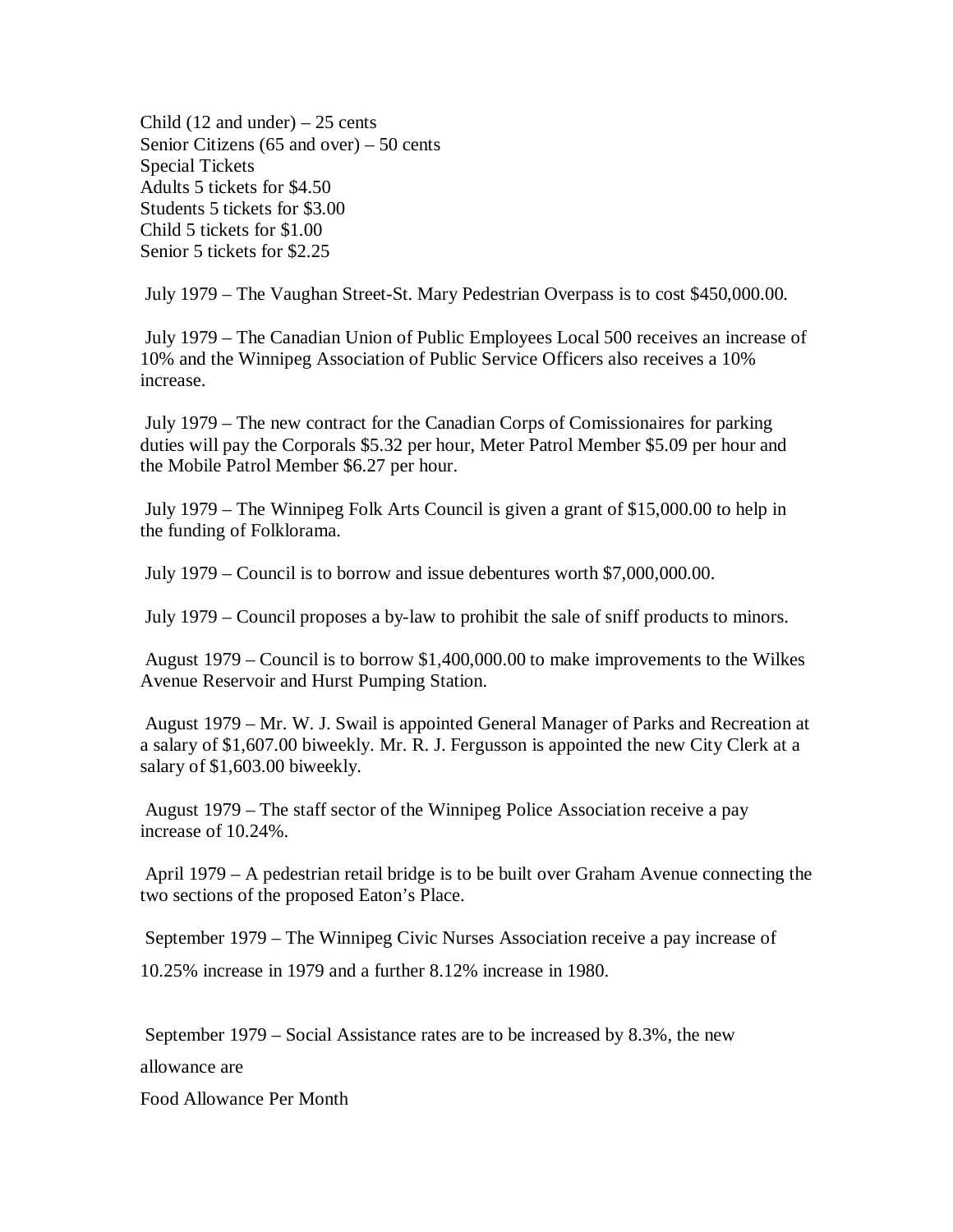Ages 0 to 4 years old - \$45.00 per month Ages 5-9 years old - \$55.00 per month Ages 10-17 years old - \$74.00 per month Adults - \$72.00 per month

Adjustments for Food Allowance

 Person add \$18.00 per month Persons add \$7.00 per person per month persons add \$3.00 per person per month persons no change persons subtract \$3.00 per person per month persons and over subtract \$6.00 per person per month

Clothing Allowance Ages 0-4 years old - \$10.00 per month Ages 5-9 years old - \$12.00 per month Ages 10-17 years old - \$14.00 per month Adults - \$15.00 per month

Household and Personal Allowance Each Single person or head of family - \$8.00 per month Second and Third Person in family - \$2.00 per month Fourth and each additional person in family - \$1.00 per month

Personal Allowance Each single person or head of family - \$11.00 per month Spouse of each head of family - \$11.00 per month

Rent

| Family Size | Basic Allowance | Additional if heated or furnished |
|-------------|-----------------|-----------------------------------|
| 1 Person    | \$82.00         | \$15.00                           |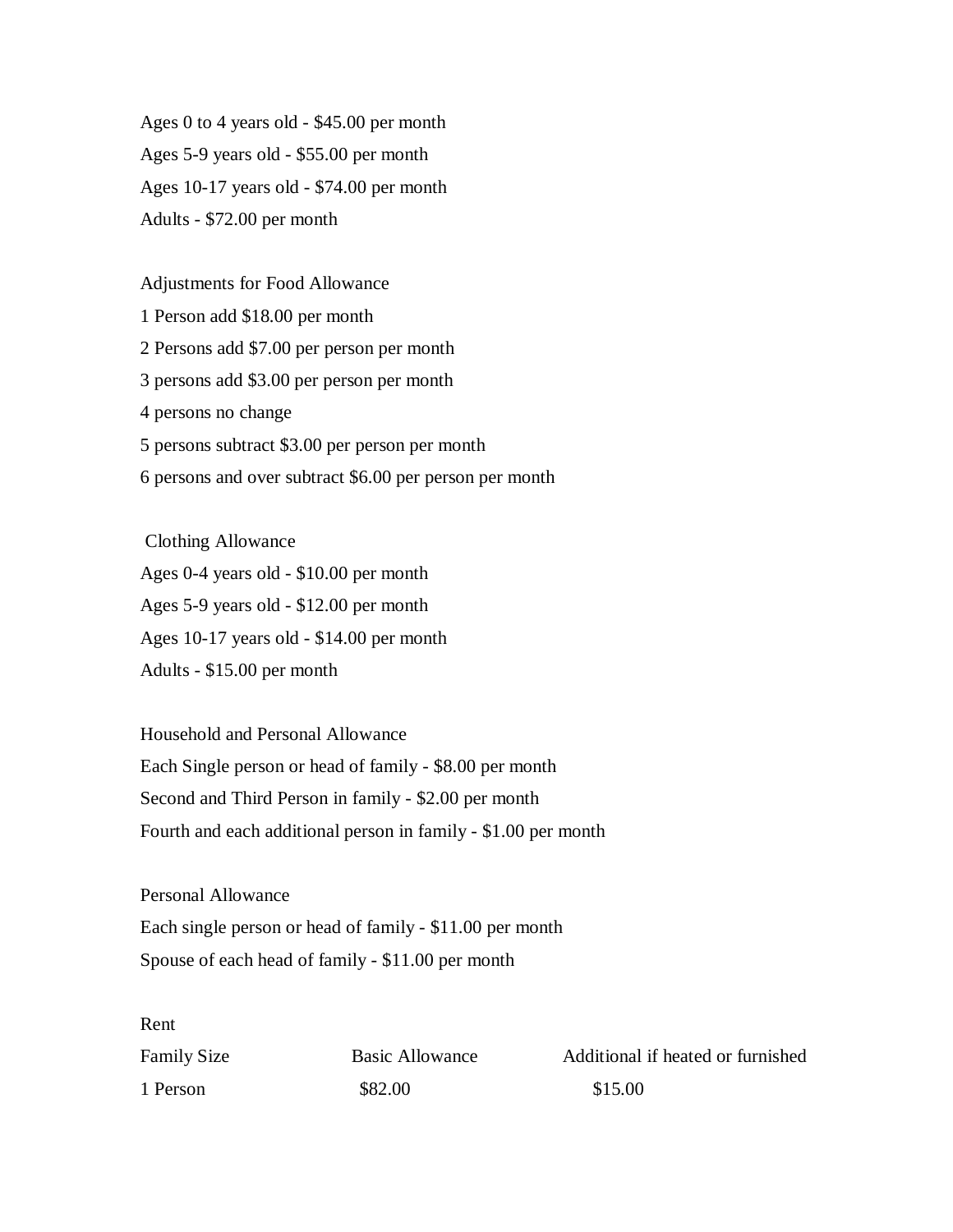| 2 Persons         | \$159.00 | \$23.00 |
|-------------------|----------|---------|
| 3 Persons         | \$172.00 | \$27.00 |
| 4 Persons         | \$185.00 | \$30.00 |
| 5 Persons         | \$205.00 | \$30.00 |
| 6 Persons         | \$218.00 | \$34.00 |
| 7 Persons         | \$228.00 | \$34.00 |
| 8 Persons         | \$237.00 | \$38.00 |
| 9 Persons or more | \$249.00 | \$42.00 |

### Heating Fuel

|                 |         | Spring-Fall  |         |              |
|-----------------|---------|--------------|---------|--------------|
| Rooms           | Gas     | Electric/Oil | Gas     | Electric/Oil |
| 1 Room          | \$14.00 | \$18.00      | \$20.00 | \$28.00      |
| 2 Rooms         | \$17.00 | \$23.00      | \$28.00 | \$36.00      |
| 3 Rooms         | \$20.00 | \$28.00      | \$36.00 | \$46.00      |
| 4 Rooms         | \$24.00 | \$31.00      | \$43.00 | \$58.00      |
| 5 Rooms         | \$26.00 | \$35.00      | \$51.00 | \$66.00      |
| 6 Rooms         | \$28.00 | \$39.00      | \$59.00 | \$78.00      |
| 7 Rooms         | \$30.00 | \$41.00      | \$64.00 | \$87.00      |
| 8 or more Rooms | \$33.00 | \$44.00      | \$73.00 | \$97.00      |

### Utilities

|                   | Hydro   | Water   |
|-------------------|---------|---------|
| 1 Person          | \$12.00 | \$4.00  |
| 2 Persons         | \$14.00 | \$5.00  |
| 3 Persons         | \$23.00 | \$6.00  |
| 4 Persons         | \$24.00 | \$7.00  |
| 5 Persons         | \$27.00 | \$8.00  |
| 6 Persons         | \$31.00 | \$9.00  |
| 7 Persons         | \$35.00 | \$10.00 |
| 8 Persons or more | \$37.00 | \$11.00 |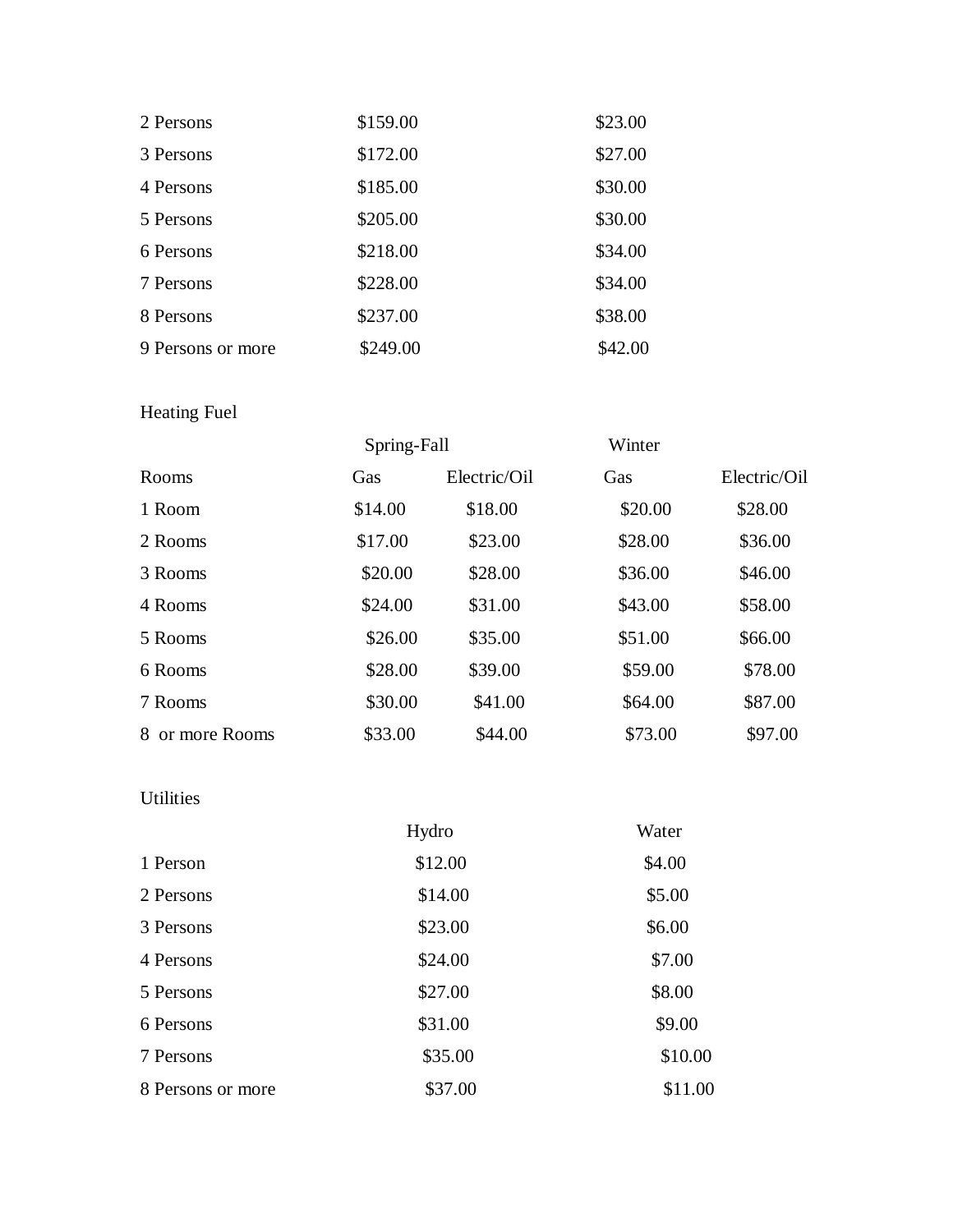In the case of a single person in board and lodging the actual costs to \$187.00 per month plus \$15.00 per month in clothing and \$19.00 per month in household and personal allowance.

September 1979 – The zoning is changed at the southwest corner of Hawthorne and Henderson Highway so a credit union may be built at the site.

September 1979 – Mr. Harold K. Irving Q.C. is appointed the new Chairman of the Board of Revision at \$300.00 per month.

September 1979 – The Royal Bank is reappointed for another 5 years as the City's banker effective January 1980.

October 1979 – Mrs. Meryl G. McCullough is appointed Deputy City Clerk at \$1,475.00 biweekly.

October 1979 – Spots for parking spaces for the physically handicapped are to be created in all parking lots.

October 1979 – Land is to be rezoned north of Regent Avenue for the construction of a regional shopping centre (Kildonan Place).

October 1979 – The log cabin which was donated to the City and moved from 2112 Henderson Highway and moved to 1940 Henderson Highway is to be moved Birds Hill Provincial Park and be restored by the Province of Manitoba.

November 1979 – The former Bank of Commerce building at 389 Main Street and the former Bank of Hamilton Building located at 395 Main Street are listed as Grade 1 buildings on the Buildings' Conservation List.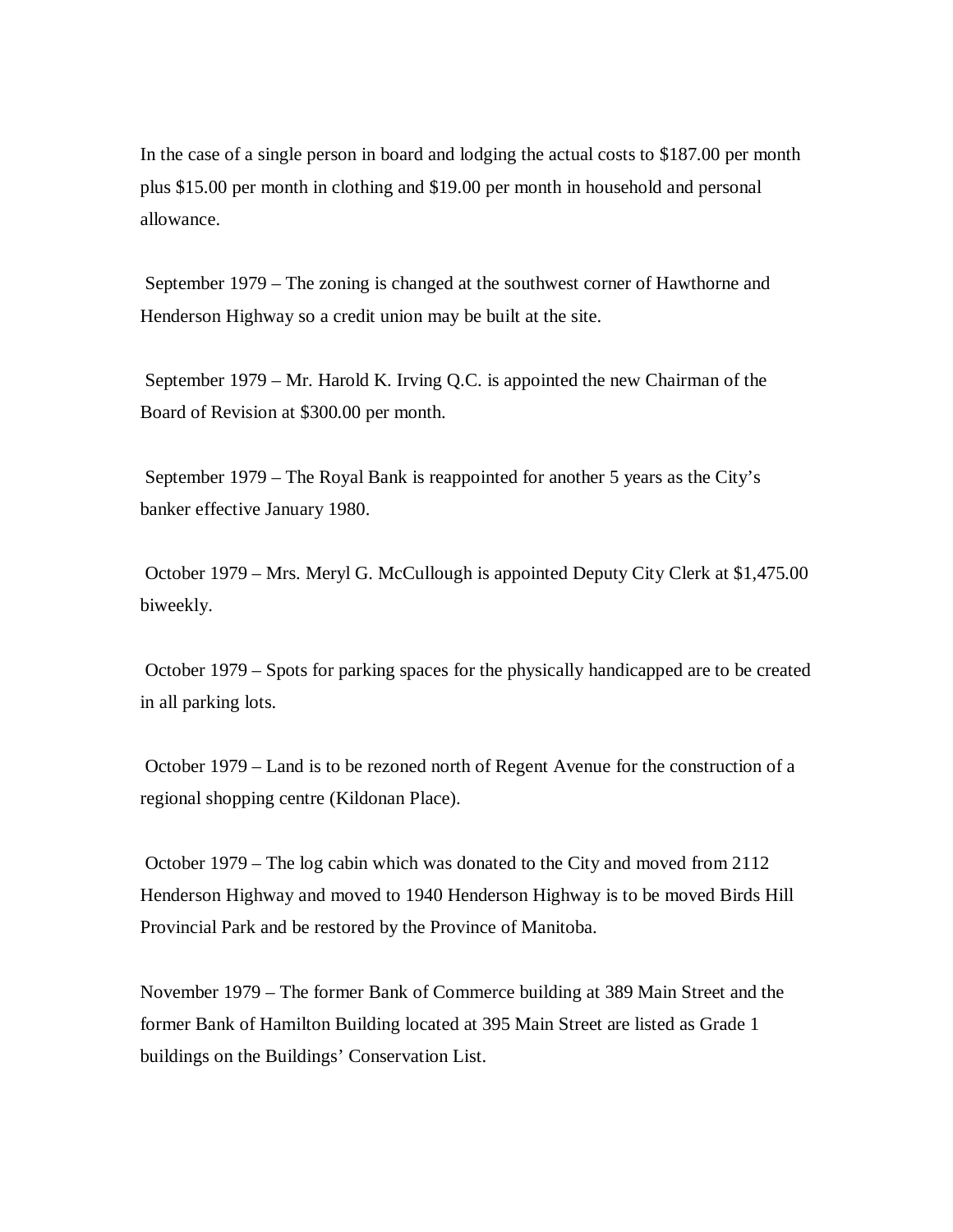November 1979 – The Winnipeg Ambulance Employees receive an immediate 10% increase in their wages and a further 10% increase on January 1 1980.

November 1979 – Traffic lights are to be installed at Johnson and Roch at a cost of \$30,000.00.

November 1979 – The Records Centre and Archives Operations at 380 William are to become part of the City's Clerk's Department.

November 1979 – Mr. Robert Hayes is appointed Acting Deputy Clerk at a salary of \$1,280.00 bi-weekly.

November 1979 – The City of Winnipeg asks the Provincial Government prohibiting police strikes.

November 1979 – The total City Budget for snow clearing and snow removal in 1979 was \$6,857,229.00 but it is estimated a total of \$8,392,229.00 will be needed to finish out the year.

November 1979 – A shopping centre is approved for the east side of Molson at Concordia.

December 1979 – New salaries paid to Commisionaires for regulate parking Corporal – \$5.93 per hour Meter Patrol - \$5.58 per hour Mobile Patrol - \$6.76 per hour

December 1979 – The Winnipeg Housing Rehabilitation Corporation is to be reactivated.